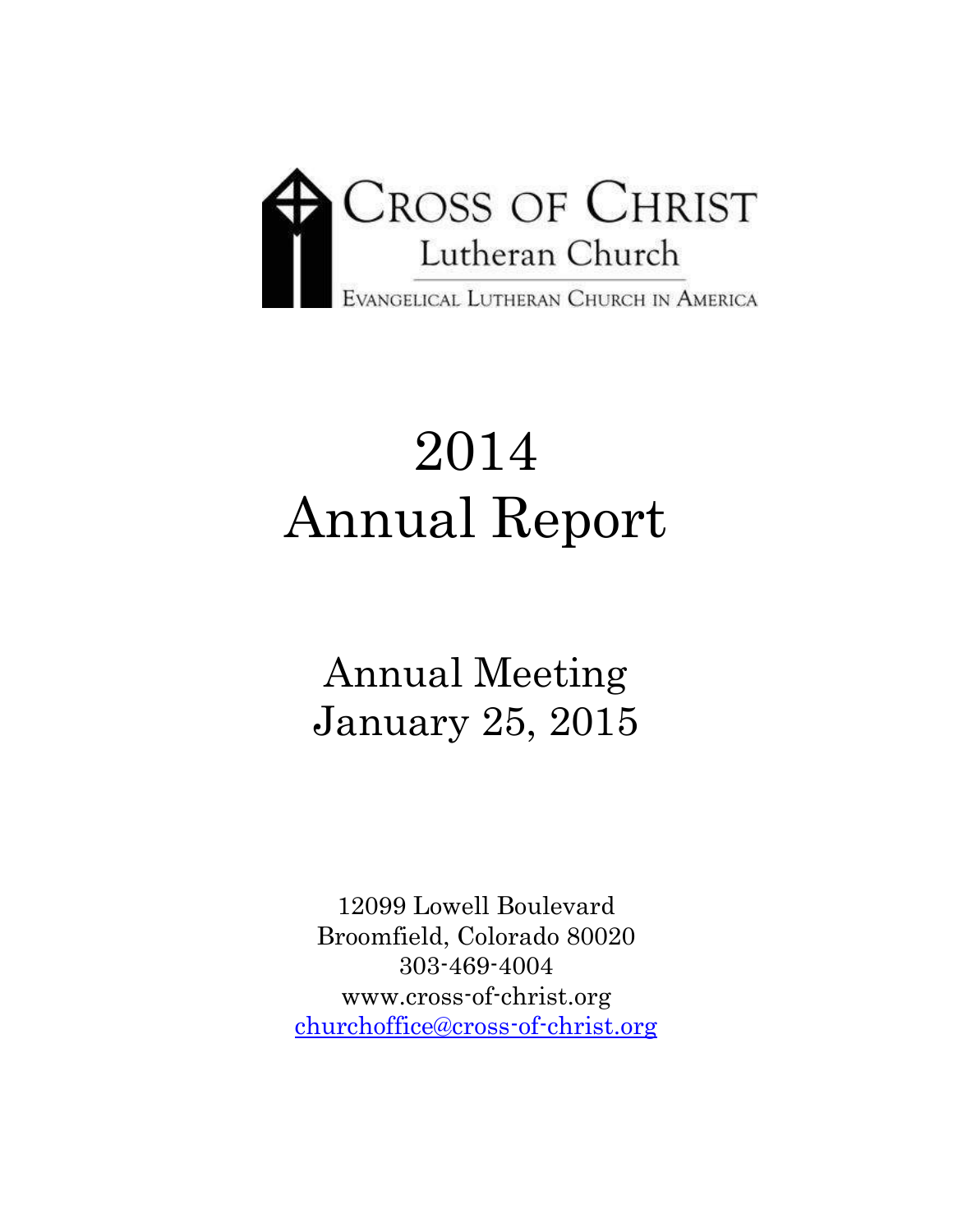# **Table of Contents**

|                                                                                   | $\overline{2}$        |
|-----------------------------------------------------------------------------------|-----------------------|
| Minutes of Congregational Annual Meeting of 2/2/2014                              | $3 - 4$               |
| Minutes of Special Meeting of 11/30/2014                                          | 5                     |
| Reports                                                                           | 6                     |
|                                                                                   | 7                     |
|                                                                                   | 8                     |
| Cody Kuehl, Director of Youth Ministry                                            | 9                     |
| Leslie Striegel, Director of Children's Ministry                                  | 10                    |
| Property and Grounds Annual Report                                                | 11                    |
|                                                                                   | 11                    |
| Cross of Christ Preschool and Kindergarten                                        | $12 - 13$             |
| Treasurer's Report<br>Income & Expense Statement<br>Mission - Ministry - Mortgage | $14 - 17$<br>18<br>19 |
| 2015 Proposed Spending Plan<br>Mission - Ministry - Mortgage                      | $20 - 23$             |
|                                                                                   | 24-29                 |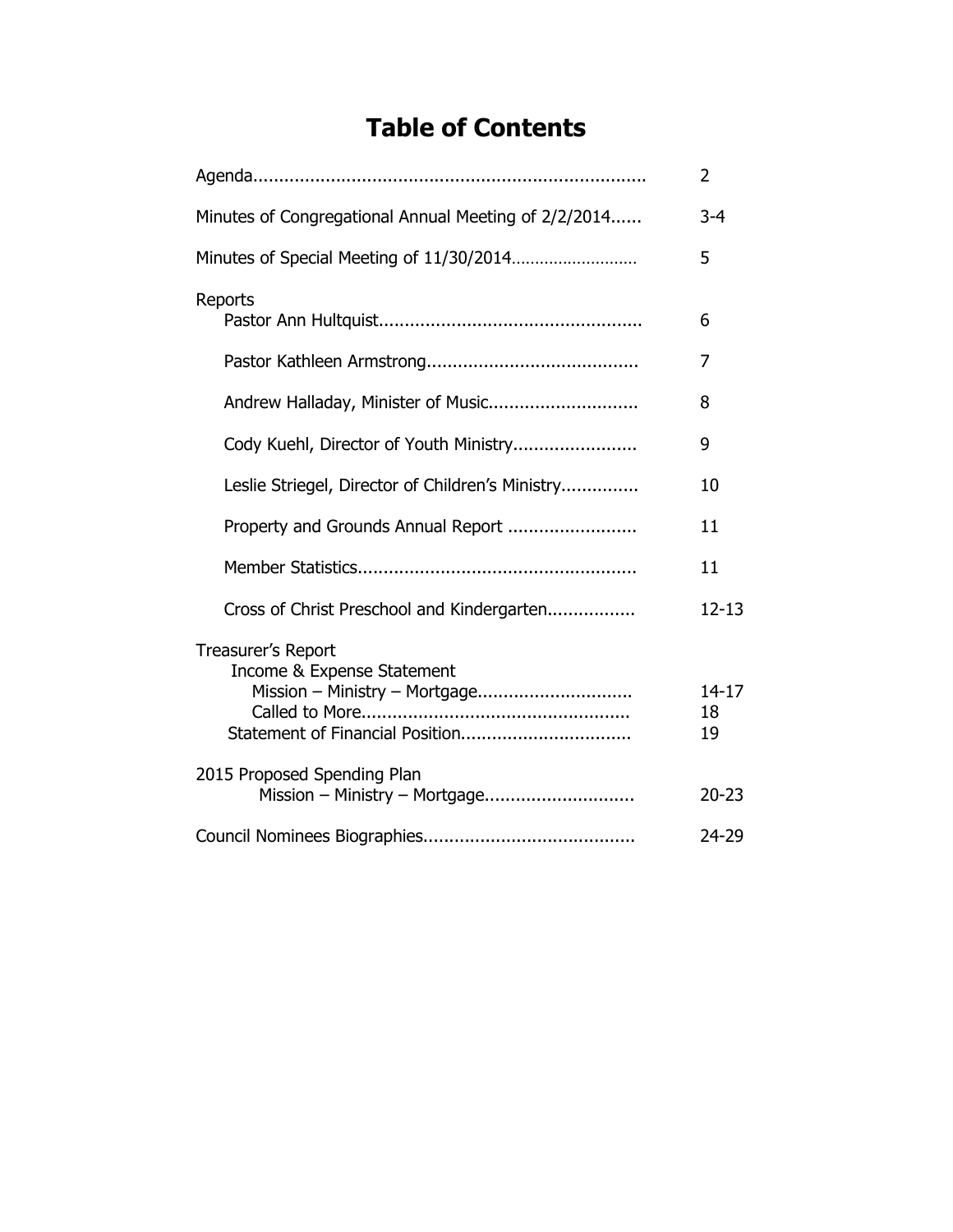# **Cross of Christ Congregational Meeting January 25, 2015**

# **AGENDA**

Opening Devotions Thank you to Outgoing Council members Approval of Minutes of Previous Congregational Annual Meeting

- a. Election of Church Council, Synod Assembly Representatives and 2015 Nominating Committee
- b. Approval of Church Reports
- c. Discussion and approval of new Congregation Constitution
- d. Discussion and approval of Congregational Spending Plan for 2015
- e. Other business

Closing Prayer and Adjournment

#### **CROSS OF CHRIST MISSION STATEMENT**

*Cross of Christ Lutheran Church invites all to join in celebrating Christ's love as we worship, learn and serve.*

#### **CROSS OF CHRIST VISION STATEMENTS**

(as approved at 6/9/09 council meeting)

#### **WORSHIP**

*We offer a place to gather in Word and Sacrament, inspiring all to walk as children of God.*

#### **LEARN**

*We invite and engage all to strengthen their faith, deepen their relationship with God, and empower them to share their faith with others.*

#### **SERVE**

*We inspire all to share their God-given gifts in service to the church, the community, and the world.*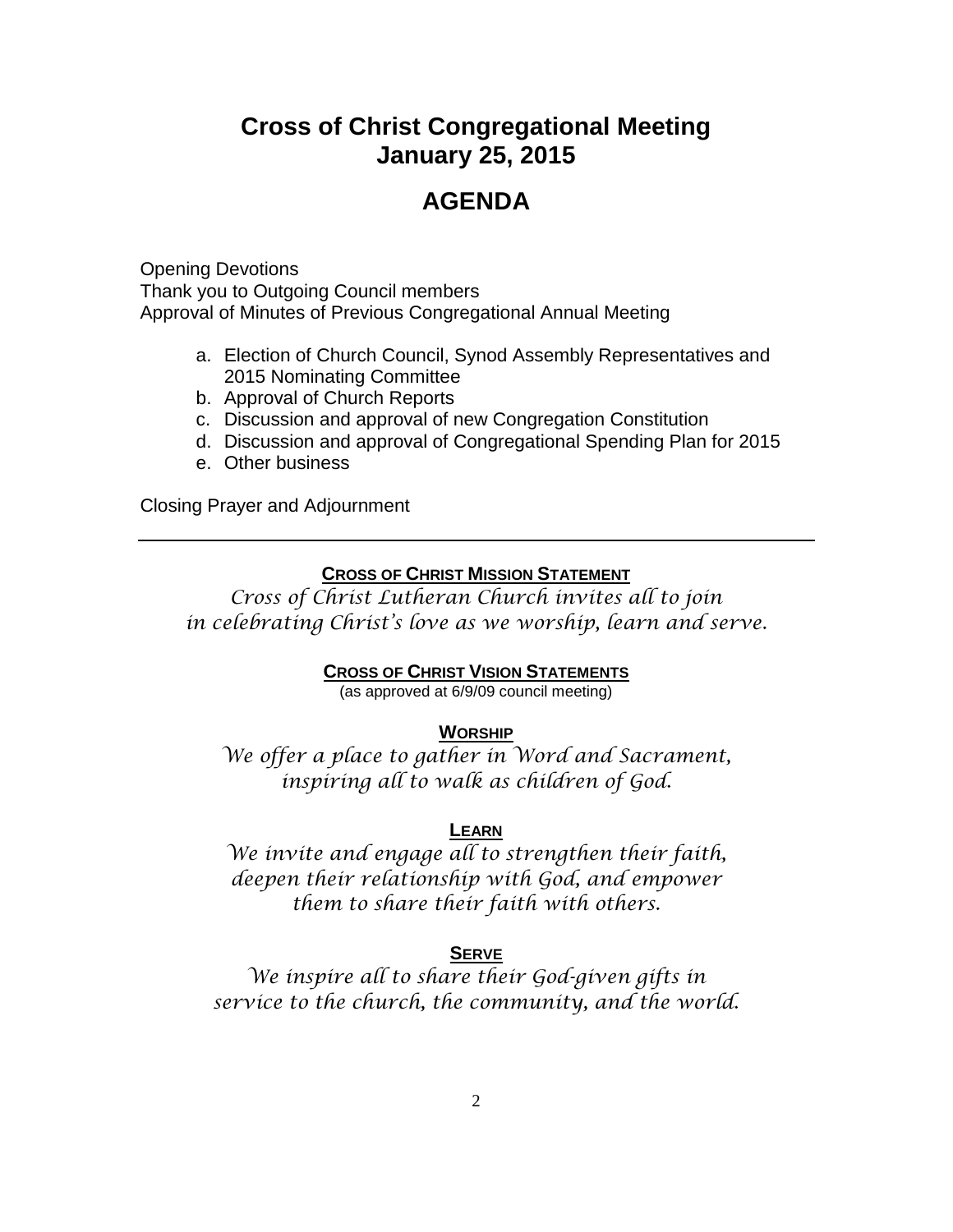#### Cross of Christ Annual Congregation Meeting February 2, 2014

Raouf Abdel, the Congregation President, called the meeting to order at 12:32 p.m.

**Opening Devotion.** Pastor Ann began the opening devotion by having the congregation sing "God is Here." This hymn tells about a community of faith, somewhat like Cross of Christ, which is part of a larger church that worships Christ. As reflected in Colossians 3, as God's chosen ones, we must forgive others and clothe ourselves in love.

**Approval of Minutes from the 2013 Congregational Meeting.** Rob Dittmer moved to approve the 2013 meeting minutes; John Finamore seconded and the motion passed without dissent.

#### **Election of Church Council, Synod Assembly Representatives and 2015 Nominating Committee.** The slate submitted by the church council included:

- **1.** Council Vice President: Gene Anderson and Nancy McNally Nancy McNally was elected.
- **2.** Council At Large: Denisse Andrews, Mike Artmann, and James Garrett. All were elected.
- **3.** Council At Large, Youth Candidate: Will Smith. He was elected.
- **4.** Synod Assembly Delegates. The assembly meets from May 8 thru May 10, 2014. Jerry and Gaye Egel volunteered to represent Cross of Christ and were elected.
- **5.** 2014 Nominating Committee: Rob Dittmer, Kathleen Briscoe, Bill Carlisle, and Dennis Bergstrom volunteered and were elected.

**Approval of Church Reports.** Keith Forstrom moved that the reports included in the Annual Report be approved with the following amendment to the Music Ministry report: pianos were also donated by Eileen Johnson and Scott and Sandy Elvington. Rob Dittmer seconded the motion and it passed without dissent.

**Discussion and Approval of Congregation Spending Plan for 2014.** Scott Elvington explained the process that was used to prepare the 2014 budget. Because the Council decided that we should submit a balanced budget to the congregation for their approval and because Pledged Contributions were significantly lower than last year, the Finance Committee was faced with very difficult decisions regarding expenses. Even when they decided to assume that we would collect 95 percent of that pledged, even though historical trends suggested that only 94 percent would be collected, there was still a large deficit (i.e., expenses exceeded revenue) to deal with. The most significant, and difficult, decision made was to hold salaries flat in 2014 despite the Synod's recommendation for a 2.3 percent pay raise.

- **1.** Several members of the congregation expressed displeasure with this decision. Scott and Raouf reiterated the process used in coming to this decision, but with the reduced revenue projection, council believed it would be irresponsible to present a deficit budget for approval.
- **2.** Pat White asked how much it would cost to comply with the Synod's raise recommendation. Scott said it would be between six and seven thousand dollars.
- **3.** Keith Forstrom asked that if at some point in the year the financial performance is better than projected, could a pay raise be given later in the year. Pastor Ann said it would require a special congregational meeting to make that decision. Doris Dittmer explained that it would be very difficult to do that given some restraints placed on payroll processing by the benefits management company.
- **4.** Sandy Elvington asked if the planned contribution to the Evangelical Lutheran Church in America could be reduced from seven to six and one half percent. Raouf mentioned that we had already reduced last year's rate from seven and one half to seven percent. Pastor Kathy mentioned that the ELCA is also struggling financially and they rely upon congregational support to serve the needy.
- **5.** Ed Painz asked about the reduction in the evangelism expense line. Pastor Kathy commented that it was not really a reduction, but a reclassification to Outreach.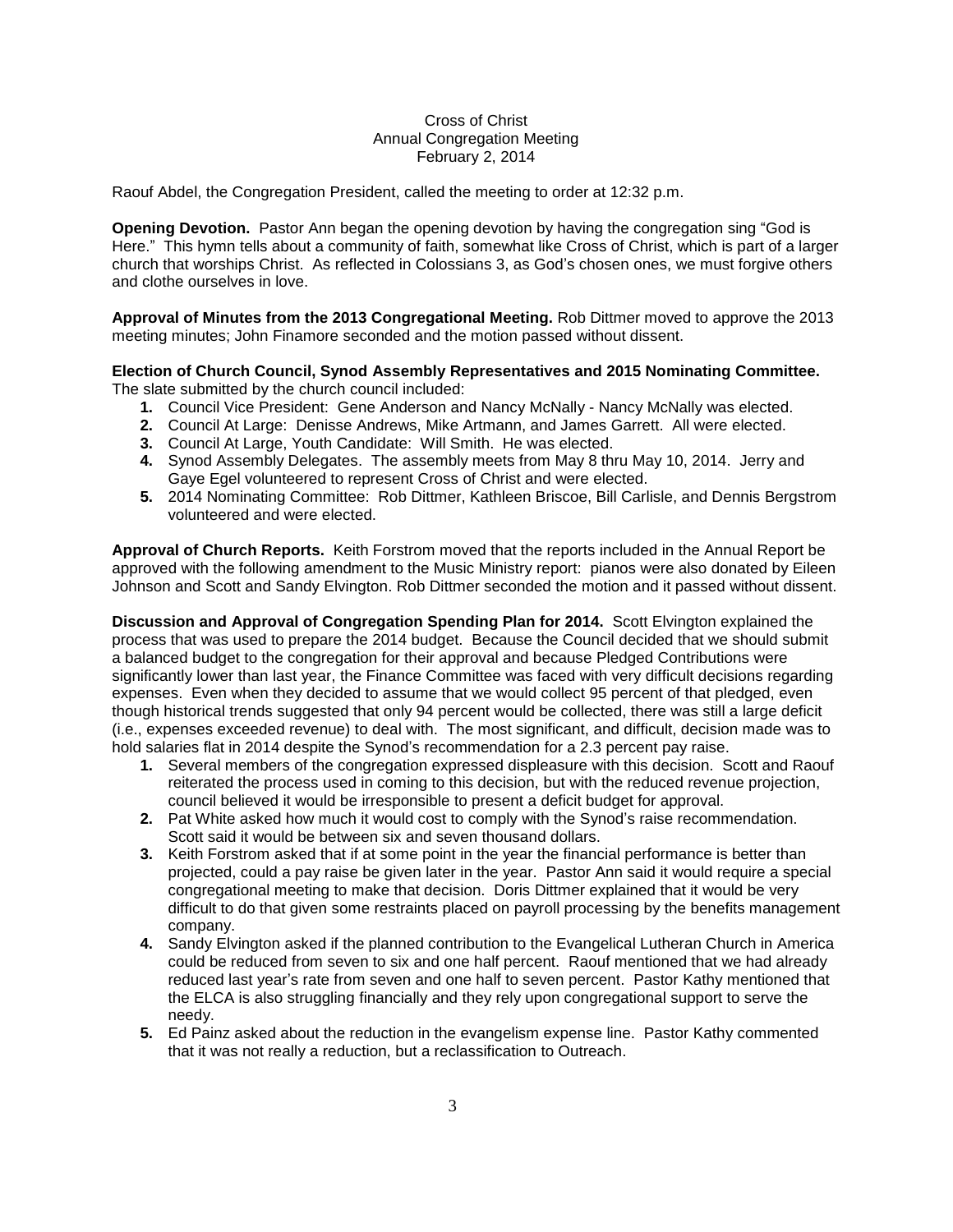- **6.** Ed also asked about why the finance committee thought that the gas expense would be less this year than last year. Scott said that seasonal fluctuations make it difficult to predict this type of an expense and in their efforts to balance the budget, they may have been overly optimistic about this expense.
- **7.** Pat White recommended sending an e-mail to the congregation, asking that they reconsider their pledges. Rob Dittmer supported this idea, but also suggested that the stewardship team should take up this issue early in the year. Jerry Jaggers commented on the work that the Stewardship Committee had already done to solicit pledges. He also stated that he cannot understand how a congregation that collected almost one million dollars in 2013 would expect to collect only \$700,000 in 2014. Raouf said he too was surprised by the lower amount pledged, but that was what the pledge cards tallied.
- **8.** Grover Sardeson commented on the need for a balanced budget and supported council's and the finance committee's work to balance the budget.
- **9.** Ron Beckman moved that the budget be amended to include a 2.3 percent raises for the entire staff to adhere to the ELCA guidelines. Connie Morey seconded and a vote was taken. The motion failed with thirty-eight Yea votes and 46 Nays.
- **10.** Keith Forstrom moved to approve the budget as reflected in the annual report. John Finamore seconded and the motion passed with 75 Yea votes and 7 Nays.

#### **Other Business.**

- **1.** Ed Painz reported on the work of the property and grounds team. He mentioned that they provided 220 hours of service to the congregation and that if we had to pay for that work, it would have added close to \$20,000 to our expenses. Six men, all retired, regularly help with this work and we could use help from the younger members of the congregation. So far, only four people have signed up to do snow relocation. He made a request that more people consider volunteering their time for these on-going needs.
- **2.** Dennis Bergstrom talked about congregational growth. In the past, we have been able to pay for many mission projects because we were growing. However, that growth has slowed down. His point was if we had continued to grow, we would not have had to make those difficult budget decisions because we would have had sufficient income to cover all of the things we need to do. He stated that for the next few years, the congregation's emphasis should be on recruiting. We need to specifically ask people to come to Cross of Christ.
- **3.** Pastor Ann recognized the following council members who have completed their terms: Raouf Abdel, Duane Hess, Jim Verseman, Dennis Newton, and Meg Henderson. She also thanked Dave Sharpe for his work with the audio-visual work.

Adjournment. Raouf called for a motion to adjourn. Grover Sardeson moved to adjourn; Ed Painz seconded and the motion passed without dissent. The meeting was adjourned at 1:58 p.m.

Closing Prayer. Pastor Kathy offered the closing prayer.

Respectfully Submitted,

Tom Littleton **Secretary**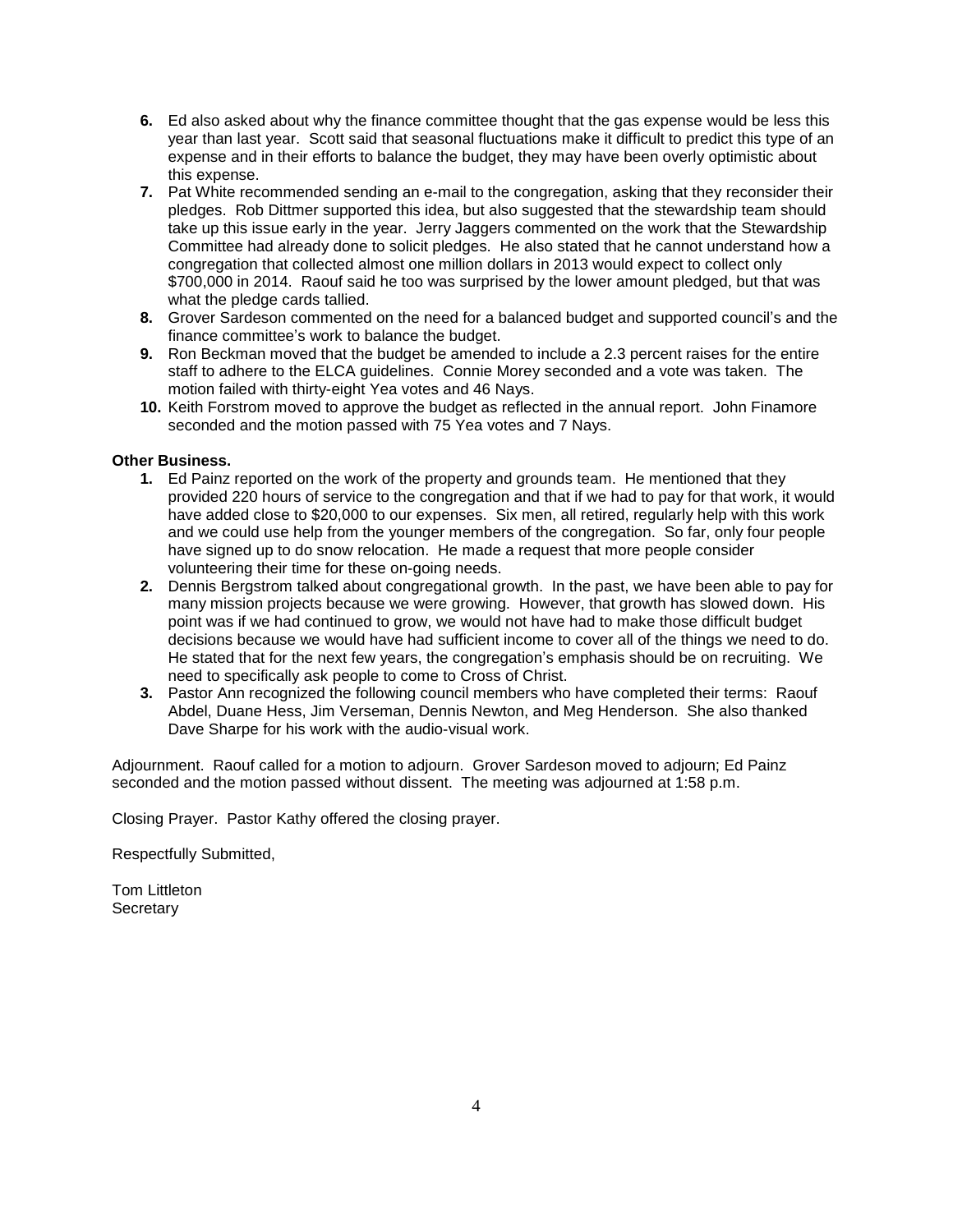#### **Cross of Christ Special Congregation Meeting November 30, 2014**

**Call-To-Order.** Paul Olson, the Congregation President, called the meeting to order at 10:30 a.m.

**Opening Devotion.** Pastor Ann opened the meeting with a prayer.

**Quorum.** Attendance was take and it was established that a quorum was present.

#### **Discussion and Approval of Property Easement for the City of Broomfield.**

- **1.** Paul opened the meeting by giving a general explanation of the purpose the meeting, which is to approve or reject the City of Broomfield's request for an easement onto Cross-of-Christ property for the Lowell Boulevard Improvement Project.
- **2.** Paul introduced Dan Feller, the project manager from Broomfield, who more specifically presented the scope of the project. Dan responded to several specific questions from the congregation, one of which was whether a left turn lane would be created that turns into the Cross of Christ parking lot from Lowell Boulevard. Dan stated that it is the city's intent to do this, but that language cannot be stated directly into the easement documents because it still requires further study by their traffic safety experts.
- **3.** Paul then introduced Alan Thompson, an attorney from our congregation, who provided additional information. He emphasized that the city staff have been very accommodating throughout the process and that, in coming to it's recommendation to approve this request, the team from Cross of Christ worked thoughtfully and carefully while reviewing the documents.

**Vote.** A written ballot was distributed, which contained the following question: Shall Cross of Christ enter into an Access and Construction Easement Agreement with the City of Broomfield as recommended by the congregation's Council. The measure passed with 66 Yes votes to 1 No.

**Adjournment**. Paul adjourned the meeting at 11:02 a.m.

Respectfully Submitted,

Tom Littleton Cross of Christ Council Secretary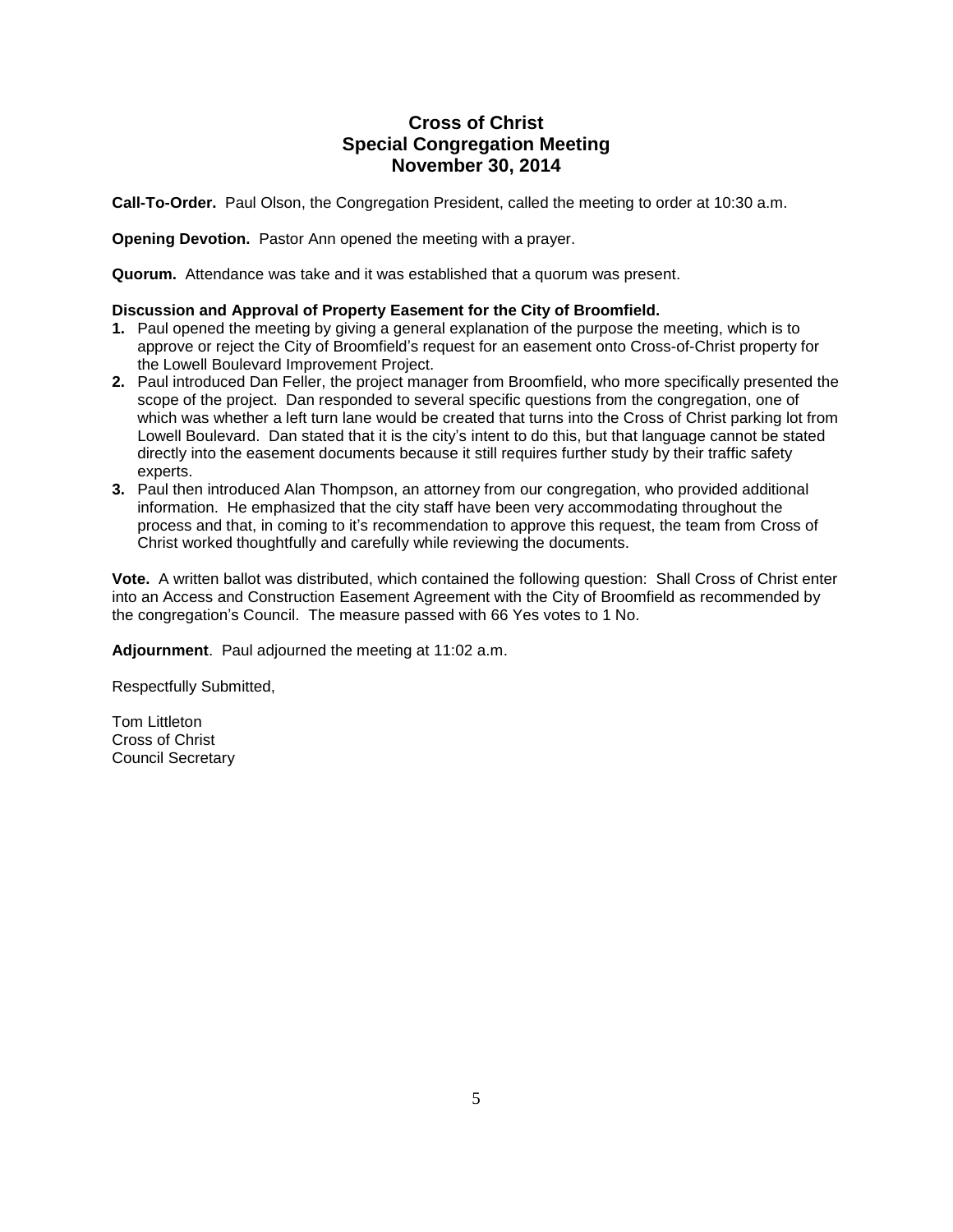#### **Annual Report 2014 Pastor Ann Hultquist**

#### *"Fill our congregation with renewed mission to love our neighbor as you love us. Open our mouths to invite friends and neighbors to come and see you."*

This prayer petition for this coming Sunday captures some of our life of faith that we have been working on together this year at Cross of Christ. The staff and Council wanted to have a renewed emphasis on serving the community and on evangelism this year. We have been able to incorporate this emphasis in many ways:

- We were deeply involved with Growing Home and the renovation of the Lutheran Center (formerly Valley Lutheran Church) as a place to house families who are in transition from homelessness to stability. We provided dedicated volunteers, leadership, and funds to help make this ministry thrive.
- The high school youth and adults, led by Cody, spent a week this summer serving those affected by the floods of 2013. Cody organized the service projects, worship, and fellowship aspects of the week so it was a really meaningful experience for our youth and for youth from Longmont and Texas who joined in.
- "God's Work, Our Hands" Sunday involved more than 90 people in outreach and service to the community—cleaning up the open space, making quilts and pillowcases for ill children, singing at a nursing home, putting together care kits for Lutheran World Relief, and thank you packages for the USO
- $\blacksquare$  The Fair Trade Fair has expanded to include several local folks who also work with international organizations that help provide livelihoods to those in poverty. Cross of Christ's Fair has become well-known in the community and many of the people who attend are not part of our congregation.
- Our building is used by many outside community groups (AA, Backstory Theater, Scouts, Darling Doubles, and others) which helps people know that we are not a closed off island as a church, but want to be involved with the community and people around us.
- The Loop sermon series from September will be re-emphasized the rest of this year as a way to envision our lives as Christians: We are called to follow Jesus; We connect in our faith community; We go out to serve others; and We invite other people to come and see Jesus
- $\blacktriangle$  Thanks to the Stewardship Team, we had a generous financial response for this next year, which makes possible so many ministries here and in the whole world.

The common theme for churches these days is **change,** without a doubt. Our role in the culture and in the lives of people is changing. It doesn't do us any good to look backward to a time when the church was more at the center of life, and it doesn't do us any good to compare ourselves with our local megachurch. Our call is to be who God wants us to be, in this place and at this time. It is a continuing challenge to prayerfully figure out what that call is, but working together to not be afraid of change and working on our flexibility as a congregation is a good start.

I am continually blessed to work with such a fantastic and talented staff! They bring faith in Christ to life in so many ways for our congregation and I hope you will continue to find ways to say thank you for all they do. And I am blessed to serve as one of your pastors. Thanks for allowing me to be a part of your faith journey!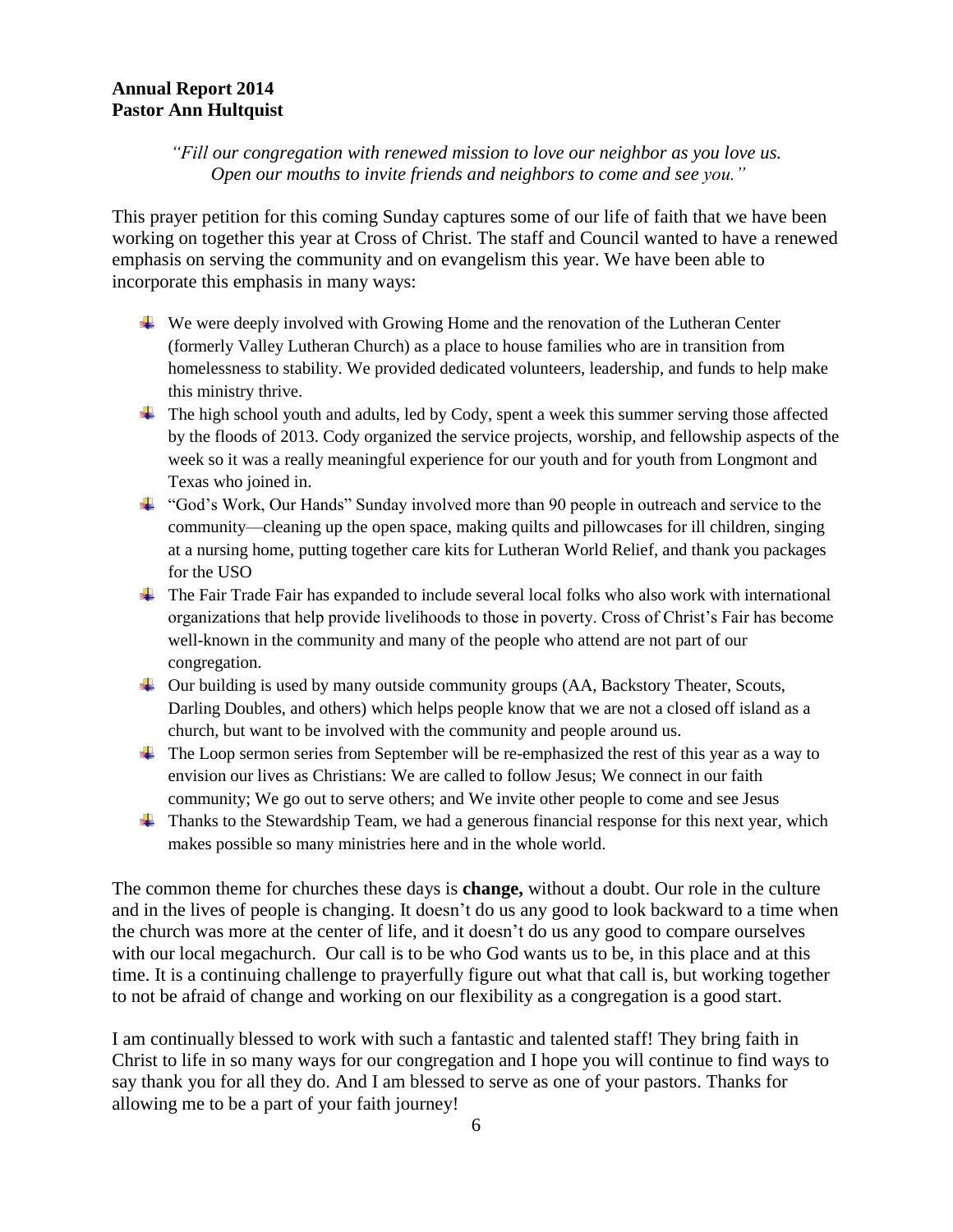#### **Annual Report 2014 Pastor Kathleen Armstrong**

This last year the staff spent a lot time developing a vision for our congregation to make a lasting impact on our community. Our focus for the year has been around Evangelism and Outreach. We developed a theme that we tried to emphasize in all areas of our ministry: *"Live the Loop: To Follow Christ, Connect to One Another, Go into the World, and Invite others to Christ."* 

Here are some highlights of the ministry we could do around this focus: **Vacation Bible School**: Grew to include 203 children. 63% are from the surrounding communities.

**Sunday School Community Outreach:** Leslie and Cody did a great job coordinating outreach into the community including a field trip to Growing Home and a Walk for Nora.

**Cross Ministry**: It was amazing to see how our different ministry areas work together to "Live the Loop". Music, Youth, Outreach, and Education all worked to make many program activities the most impactful to our community. This includes God's Work, Our Hands Sunday, Fair Trade Fair, and VBS.

**Confirmation Outreach with Mision Latina in Aurora:** The congregation has been working hard in building a relationship with our Mission Congregation in Aurora. Pastor Jorge Espinoza came and visited with our confirmation group and we sent a small group down to their church for their opening worship service and to help with family activities.

Throughout the last year, here are some of the areas of ministry that I spent my time developing:

**Electronic Newsletter**: We continue to use the weekly newsletter to keep the lines of communication clear between the staff and the congregation. We have used it for informing the congregation of other important events happening in the congregation throughout the week.

**Wednesday 360 & Confirmation:** Last year's change to W360 and our new confirmation curriculum went over really well. We strongly emphasize small group building, service, and how faith affects our daily lives. We emphasized the faith statement process for our 9<sup>th</sup> graders and worked closely with them in their walk towards affirming their faith. We continue to strive for improvement in this ministry, to keep things fresh and creative.

**Summer Camp**: We continue to grow our numbers of students attending Rainbow Trail Summer Camp. This is a thriving ministry and such a stepping stone for students to grow in their faith. We are fortunate to be able to send any student to camp because of our scholarship program.

**Sabbatical**: I spent the summer filling in for Pastor Ann while she was on Sabbatical. We are blessed to have retired pastors in our congregation that helped with visits and preaching when needed.

**Ash Wednesday Family Service**:We added a family service on Ash Wednesday this year to try to open up that Holy Time of Lent for all ages.

**Rocky Mountain Synod Council**: I continue to serve on the Rocky Mountain Synod Council and Executive Team.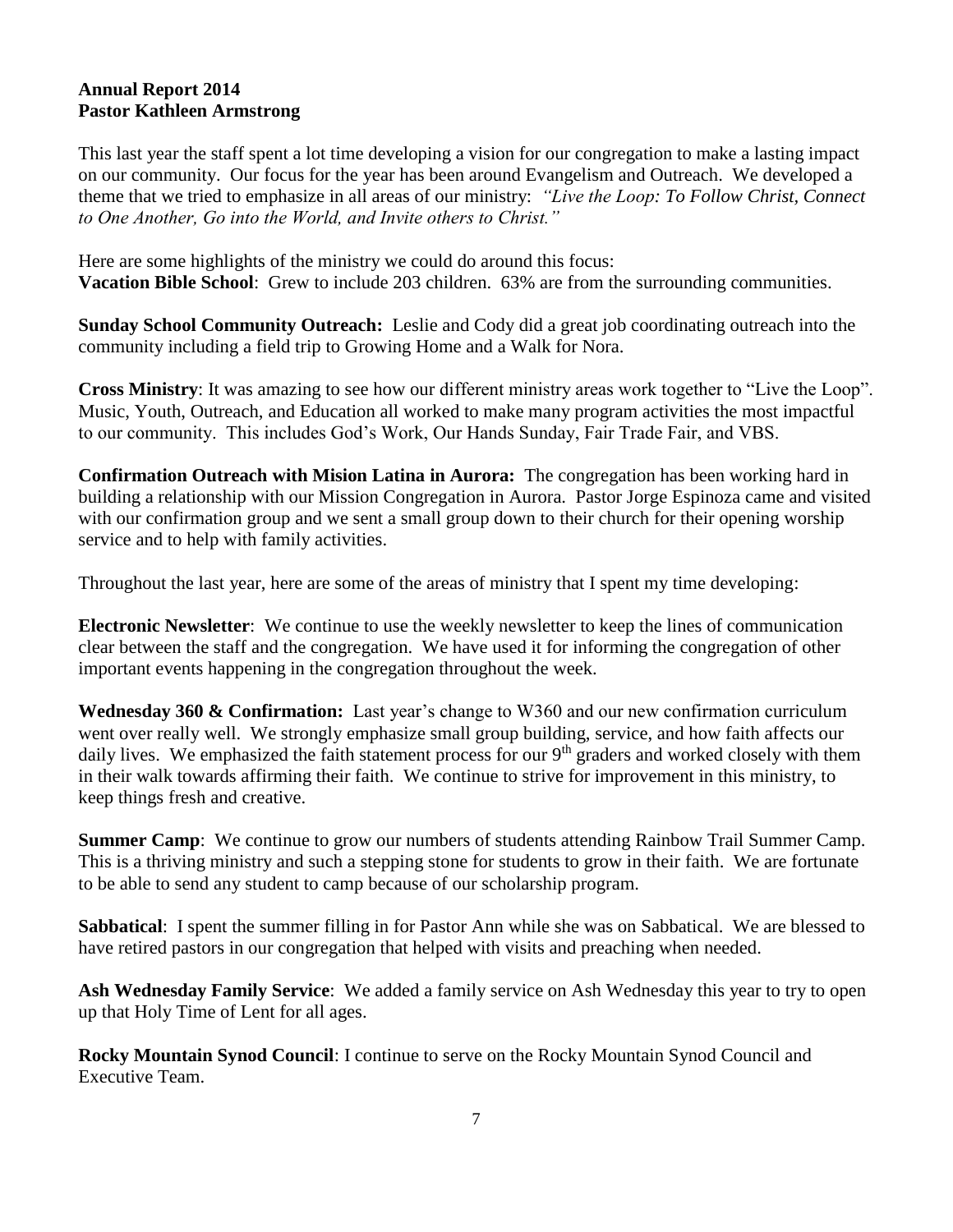#### **ANNUAL REPORT OF THE MUSIC MINISTRY FOR 2014 Minister of Music** Andrew Halladay

*The Music Ministry achieved notable incremental growth in several ways in 2014, with a few standout changes. Most significantly, the fall of 2014 marked the beginning of the Cross of Christ Music Academy and quickly gained 20 students under two teachers. The academy has already proven to achieve two significant missions: to bring people into the church that would not otherwise be here, and to attract more people to take part in our music ministry serving opportunities. I look forward to making the academy a priority in our music ministry, as its potential to grow our community, to minister to others, and to continue to gain excellence in our ministry is virtually endless.*

#### **Accomplishments and Notable Events in 2014**

- 1. The Cross of Christ Music Academy has shown early success
	- 1. At the peak, there were 20 students under two teachers
	- 2. Already proven to bring people into the church that might not otherwise be here, and has attracted new members to our existing serving opportunities
- 2. *Soli Dei*, our adult choir has attracted new members
	- 1. Increased numbers and participation, especially for our Christmas concert
	- 2. Fellowship and morale have been at an all-time high with much credit due to the choir board
- 3. *Seraphim Choir,* 2nd-5th grade, though remains a small group have continued to make leaps and bounds as choir
	- 1. Enthusiasm for learning musical concepts, liturgical concepts, and theology are ever-present
	- 2. Confidence and ability of each singer continue to grow
- 4. *Proclaim*, our praise team, has grown its roster
	- 1. Particularly singers, Proclaim now has a rotation of personnel to cover weekly worship obligations
	- 2. Proclaim also has a wonderful sense of community
- 5. Youth choir continues to develop
	- 1. The youth choir had a record number of singers in the Christmas Festival
	- 2. The group is enthusiastic and willing to take on challenges, and even led the liturgy in the spring
- 6. The Christmas Festival of Music had the highest number of participants and was some of our best music making of the year

#### **Upcoming Goals and Plans for 2014**

- 1. Grow the scope of the CROSS OF CHRIST MUSIC ACADEMY
	- 1. Promote the program outside the church
	- 2. Have students share their talents in our music ministry, particularly in worship
- 2. Continue to increase the value of the music ministry within the church community
	- 1. Continue to improve the excellence of worship music
	- 2. Attract new people to our music ministry either through the CCMA or to share their talent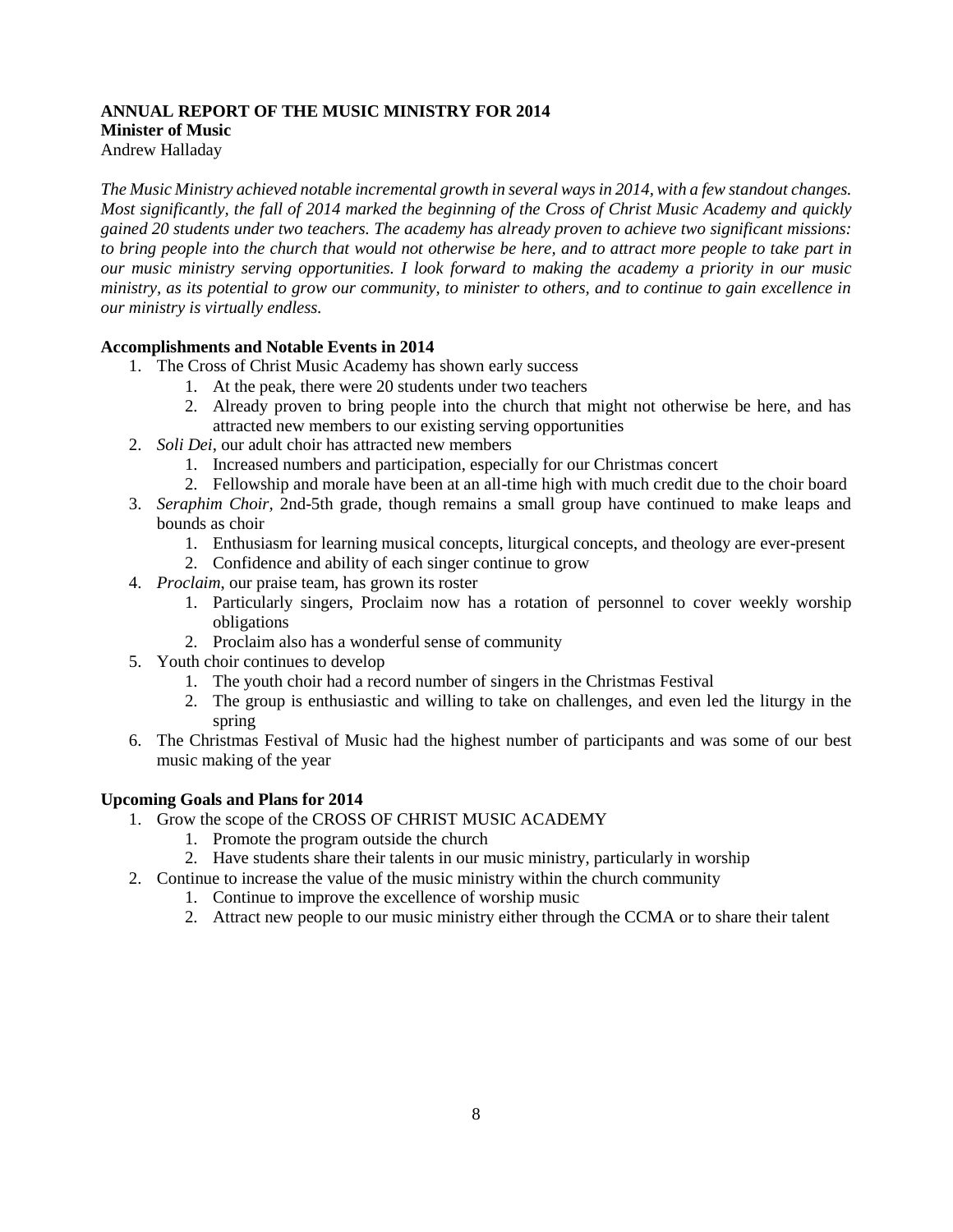#### 2014 Annual Youth Report Cody Kuehl, Director of Youth Ministry

This last year, we marked many successes that we can build on into 2015. In 2014, we continue to expand on the goals that we established in 2013. Those goals were:

1. Seek out and plan high impact events to create dynamic ministry at Cross of Christ.

2. Expand the number of outreach opportunities for our youth to serve the community.

3. Expand our fundraising program to enable subsidies and scholarships for youth to attend events.

In the last year, we have seen success come from the changes that we have implemented. Our confirmation curriculum has been tremendously popular with our confirmation youth and parents. The inclusion of relationship building, games, interactive activities, and art has enhanced our youth's engagement with the program. Sunday school has seen a strong participation with the integration of puppet ministry, art, choir, and bible study.

The youth have had another year of service as well. Last summer 33 participants from Cross of Christ and 90+ total youth joined for service in flood-damaged areas of Longmont/Boulder for a week in July. Each week, our youth lead a skit for the kids at Sunday School opening. Middle School and High School youth helped build the set, run puppets, and also volunteered as crew leaders and more at Vacation Bible School. The youth had a strong support role at our Growing Home ministry as well.

There has been solid growth in our event program as well. We have seen consistent growth in our registration for events like the High School and Middle School Synod gatherings, the confirmation retreat, the high school summer trip, and the various retreats through the year. We have ambitious plans for 2015 as well! We have a spring filled with diverse opportunities for fun, service, worship, and outreach. Camp Registration is coming up soon, and the high school youth are gearing up for a Summer Service Trip to New York City.

The youth ministry team would also like to thank all those that helped us with our fundraising goals in 2013. We had a banner year with the church's support of gift card sales, the Goodwill dropoff day, and the Palm Sunday Breakfast! We are fortunate to be able to immediately redirect funds towards camp scholarships, trips, and events that help to form faith in our next generation of Lutherans. Thanks for all of the ways that you support youth ministry at Cross of Christ!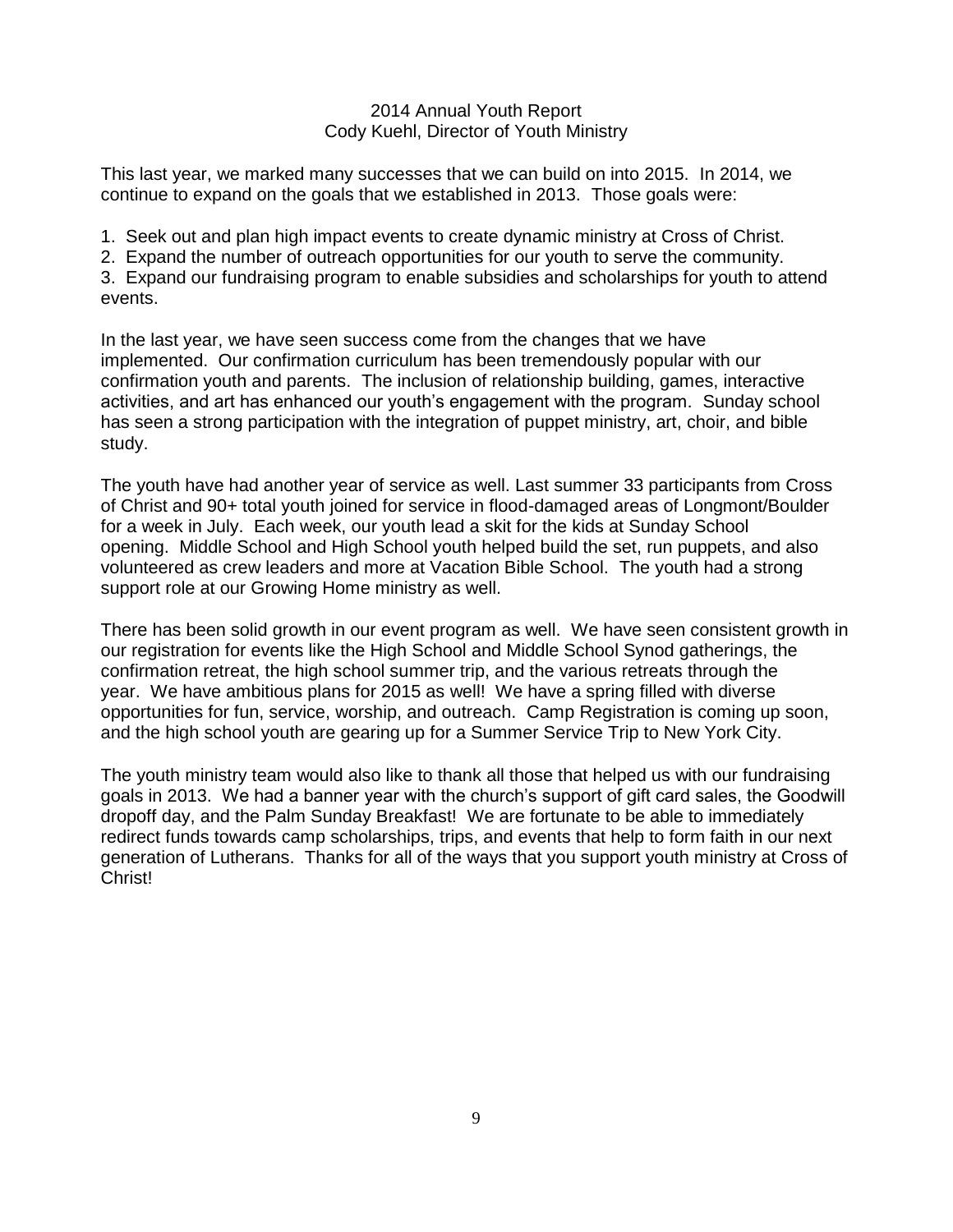# Annual Report for Children's Ministries - January 2015 Leslie Striegel, Director

# Sunday School:

- $\cdot$  Sunday School Opening happens each Sunday with singing, prayer & a youth led puppet skit.
- $\mathbf{\hat{*}}$  K-5<sup>th</sup> grade kids are involved with the "Inside Out" curriculum.
- Preschool kids learn Bible stories with the "Godly Play" curriculum and "The Beginner Bible".
- $\cdot \cdot$  2 year olds and their parents meet each Sunday for a Bible story and a fun "centers" time.
- Service Projects included: Raising \$\$ for sheets & blankets for the Growing Home Ministry, Walk for Nora, collection of donations to support the COC Preschool Silent & Live Auction
- Average attendance 74 kids.

# Kid's Clubs:

- $\div$  Early Kid's Club (kids 2 years old 1<sup>st</sup> grade) meets on Wed: 5-5:45
- $\cdot$  Late Kid's Club (K-5<sup>th</sup>) meets Wed: 6:45-8:00
- ❖ Average attendance 18 kids.

# Splash Ministry:

5 volunteers send faith-based child dev. info each month to 35 kids ages newborn-3 years old

Easter Egg Hunt: April 19, 2014 – Over 90 kids and their families attended

# "Weird Animals VBS: July 2014

- $\cdot$  203 kids attended 35% members of COC, 65% of kids from the community
- $\div$  160+ volunteers 64 youth
- COC coordinated the creation of decorations with 2 other churches
- VBS kids made a Prayer Plaque, 12 fleece blankets & castle decoration for Growing Home

# NEW MINISTRY: "Miracle of Jesus" Family Event for Christmas – December 6, 2014

- $\div$  97 kids registered 78 kids participated
- ❖ 180 people attended the event
- Opening skit about Jesus' birth
- $\div$  Families participated in 6 fun learning stations
- 31 kids who are not members at COC were sent follow-up info about Christmas Eve Worship.

# Upcoming Ministries:

- Family Easter Event/Easter Egg Hunt Saturday, April 4, 2015
- $\cdot \cdot$  Trial Run of a NEW Sunday morning experience for kids and their parents called GIFT "Growing In Faith Together". This will happen for 5 Sundays after Easter – April 12 – May 10, 2015. GIFT uses the "Bible Song" curriculum and will happen during the Faith Formation Hour.
- Our "End of Sunday School Celebration" is scheduled for May 17, 2015
- "EVEREST" VBS Conquering Challenges with God's Mighty Power \*July 20-24, 2015

\*TWO times \* 9-Noon (M-F) AND \*5:30-8:00 (w/ supper) (M-Th)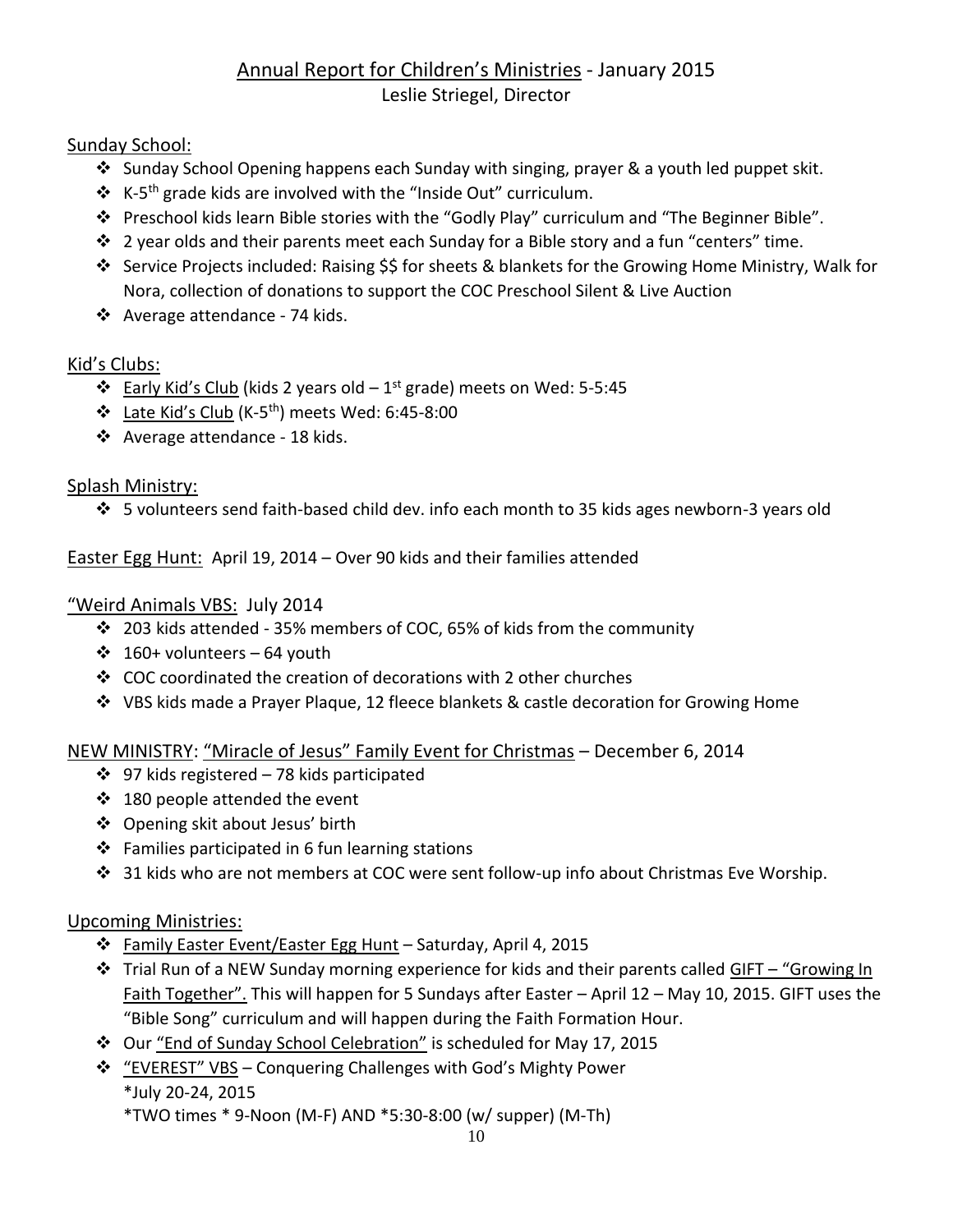## **Property and Grounds Annual Report 2014**

The Property and Grounds team has been very busy in 2014. Over 800 hours of volunteer time was required to maintain our church property, which is an average of over 15 hours per week. We had a core group of 6 people who participated almost every week, but we also had many others, especially from the Men's Bible Study group to assist on special projects.

We can always use more volunteers because my core group is getting older by the day! All kinds of skills are required to keep our church looking good and in a safe running condition. Please consider giving some of your time to property and grounds in 2015, especially since we lost one of our best core people last year, Paul Spurgeon.

Also we are looking for some new participants for the "Snow Relocation Team". You just need to come and do some shoveling when it fits your schedule, for any amount of time you can give when it snows. Try showing up 30 minutes early on a snowy Sunday morning to get some arm exercise before church!

Thanks to all the people who have helped in any way in 2014. Your involvement is greatly appreciated.

Ed Painz, Property and Grounds Chair person

|                                                 | <b>Baptized</b>          | <b>Confirmed</b> |
|-------------------------------------------------|--------------------------|------------------|
|                                                 | (Total                   | (Confirmation    |
|                                                 | Membership)              | age and above)   |
| Membership, end of 2013                         | 1802                     | 1122             |
| Members received during 2014:                   |                          |                  |
| By Baptism: children (15 years old and younger) | 21                       |                  |
| By Baptism: adult                               | 2                        | 2                |
| By affirmation of Faith                         | 20                       | 13               |
| By transfer from ELCA congregations             | 28                       | 19               |
| By transfer from other denominations            | $\overline{\phantom{a}}$ | 2                |
| Total members received this year                | 73                       | 36               |
| Baptized youth who were confirmed in 2014       |                          | 17               |
| Sub-total Baptized and Confirmed Columns        | 1875                     | 1158             |
| Members removed during 2014:                    |                          |                  |
| By death                                        | 8                        |                  |
| By transfer to other ELCA congregations         | 9                        | 8                |
| By transfer to other Lutheran congregations     | 1                        |                  |
| By member request                               | 21                       | 18               |
| By inactivity                                   | 18                       | 11               |
| Total members removed this year                 | 57                       | 45               |
| <b>Membership end of 2014</b>                   | 1818                     | 1113             |

## **Membership Statistics - 2014**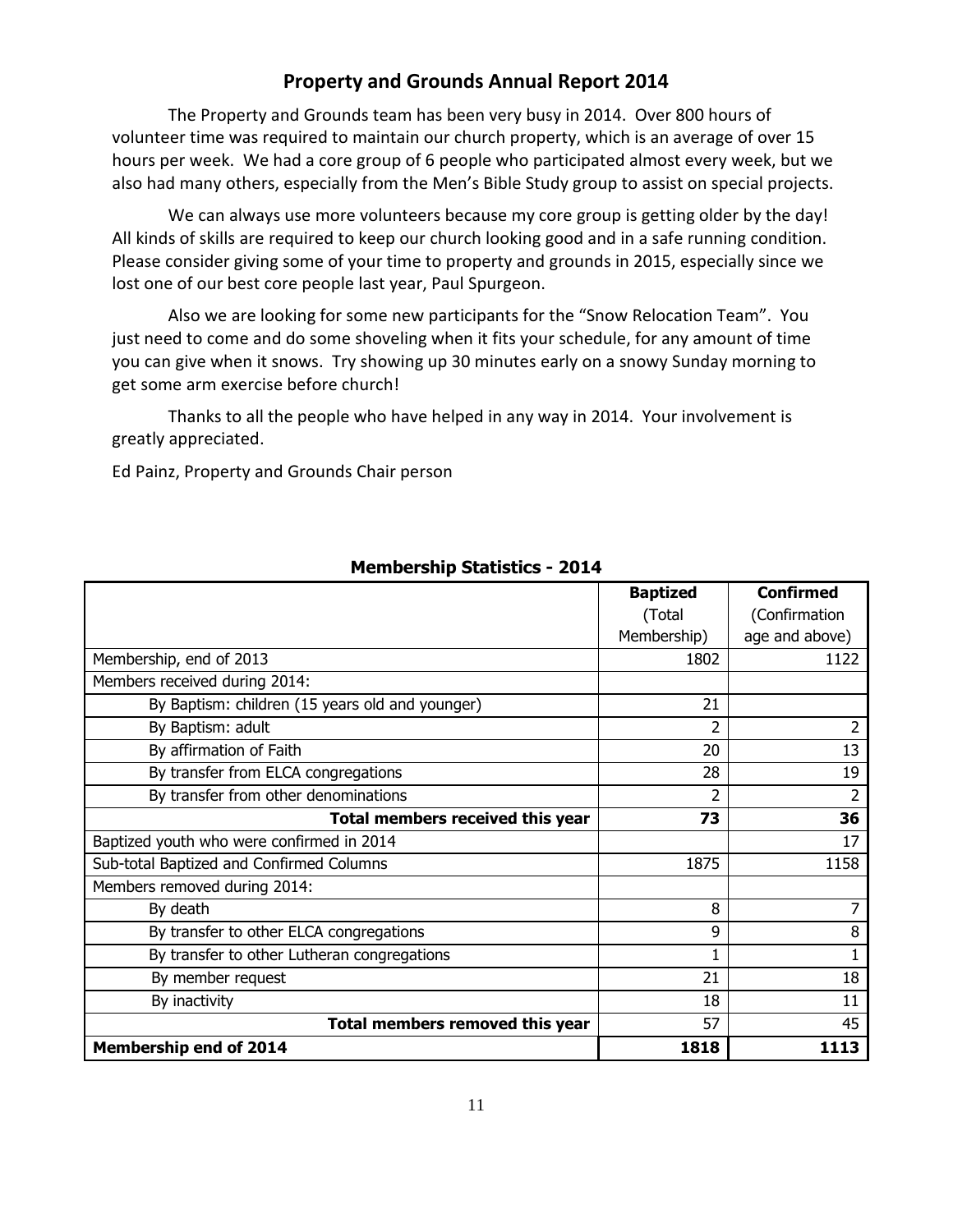# **Annual Report for 2014 Preschool and Kindergarten Jan Martinez, Director**

- Enrollment for the 2014-2015 school year includes 35 three-year-olds, 45 four-year-olds, and 11 kindergarteners. All nine teachers from last year returned. Other support staff includes an assistant director, a bookkeeper, a pediatric physical therapist, snack preparers, a cleaning person, a kindergarten music teacher, and a Lunch Bunch teacher. Church members and parent volunteers help in countless ways throughout the year.
- Allison Jaggers, Lauren Houglum, Laural Anderson, Tami Choe, Michelle Cole and Denisse Andrews, the Church Council's liaison are on this year's Preschool Board.
- This fall's Butter Braid fundraiser was used to buy Outlast Blocks and a cabinet to house them.
- The school's outside garden produced 27 pumpkins and the Tower Garden was interesting, too.
- Some special events that took place were Operation Christmas child, Math and Science Night, Holiday Drop and Shop, and the 9<sup>th</sup> Annual Silent and Live Auction. The students rode their trikes in Team Trike-a-Thon for Nora Rozgony, a former student at the school.
- Other goings-on included 15 days of Summer Camp for preschoolers and children up through  $2^{nd}$ grade. The children had a visit by "Dusty the Dragon" from the North Metro Fire Department, performances by Beth Epley, and an evening concert with Dan Crow. Children had speech screenings, vision screenings, and developmental screenings. Monthly Morning Family Gettogethers will start in January, 2015 with childcare provided.
- The school's first ever "Health Night" is scheduled for the last week of January, 2015 with visitors from the Broomfield Health Department assisting.
- Auditory screenings for the children are scheduled for the last week of January, 2015.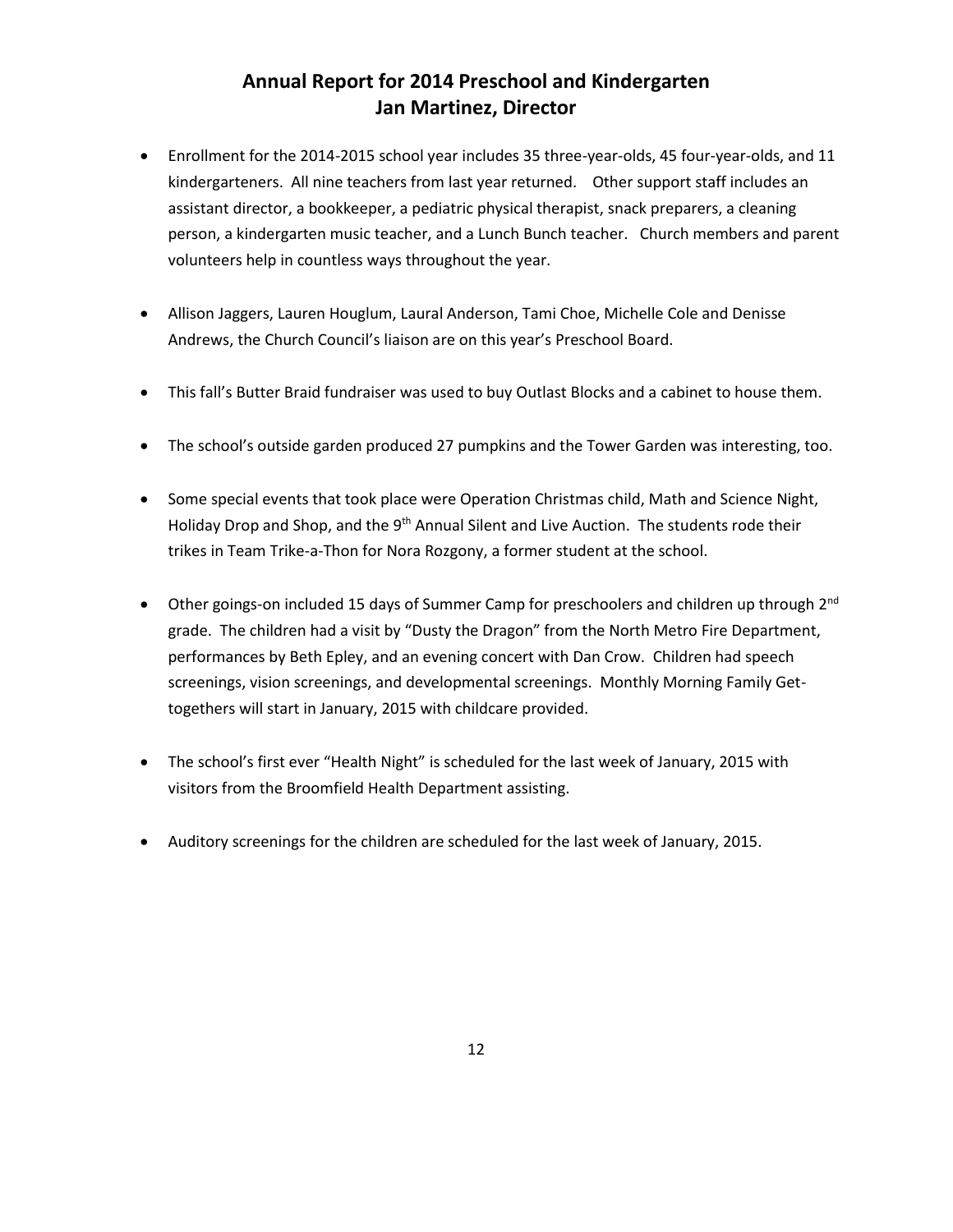# **11:29 AM Cross of Christ Lutheran Church Preschool and Kindergarten 01/08/15 Profit & Loss Accrual Basis January through December 2014**

|                                                                             | Jan - Dec 14         |
|-----------------------------------------------------------------------------|----------------------|
| <b>Ordinary Income/Expense</b>                                              |                      |
| Income                                                                      |                      |
| <b>Donations</b><br>Revenues                                                | 3,150.00             |
| <b>Enrichment Program</b>                                                   | 6,860.00             |
| <b>Supplies</b>                                                             | 905.00               |
| <b>Registration Kdg</b>                                                     | 720.00               |
| <b>Registration Fee</b>                                                     | 3,570.00             |
| Tuition<br>Lunch Bunch                                                      | 191,295.00           |
| <b>Summer Camp</b>                                                          | 7,078.00<br>7,296.00 |
| <b>Fundraiser</b>                                                           |                      |
| King Soopers-Safeway Gift C                                                 | 3,061.20             |
| Auction                                                                     | 16,730.99            |
| <b>Butter Braids</b>                                                        | 9,228.00             |
| <b>Fundraiser - Other</b>                                                   | 370.73               |
| <b>Total Fundraiser</b>                                                     | 29,390.92            |
| <b>Miscellaneous</b>                                                        | 26.00                |
| <b>Total Revenues</b>                                                       | 247,140.92           |
| <b>Total Income</b>                                                         | 250,290.92           |
| <b>Gross Profit</b>                                                         | 250,290.92           |
| <b>Expense</b>                                                              |                      |
| <b>Bank Service Charges</b>                                                 | 38.00                |
| Custodian<br><b>Donation to Church</b>                                      | 3,010.95<br>1,000.00 |
| <b>Dues and Subscriptions</b>                                               | 132.50               |
| <b>Equipment</b>                                                            | 7,155.92             |
| <b>Fundraiser Expense</b>                                                   |                      |
| Auction                                                                     | 1,099.96             |
| <b>Butter Braids</b><br><b>Fundraiser Expense - Other</b>                   | 5,386.00<br>21.25    |
| <b>Total Fundraiser Expense</b>                                             | 6,507.21             |
| Insurance                                                                   | 1,875.96             |
| <b>Janitorial Expense</b>                                                   | 27.00                |
| <b>Licenses and Permits</b>                                                 |                      |
| <b>Colorado Dept of Human Servic</b><br><b>Licenses and Permits - Other</b> | 201.00<br>85.35      |
| <b>Total Licenses and Permits</b>                                           | 286.35               |
| <b>Office Expense</b>                                                       | 1,189.13             |
| <b>Operating Expense</b>                                                    | 730.25               |
| <b>Payroll Tax Expense</b>                                                  | 14,787.24            |
| <b>Salary and Wages</b>                                                     | 190,012.23           |
| <b>Substitute Teachers</b>                                                  | 100.00               |
| <b>Lunch Bunch Helpers</b>                                                  | 20.00                |
| <b>Summer Camp Staff</b><br><b>Summer Staff</b>                             | 95.00<br>295.00      |
| <b>Summer Camp</b>                                                          | 161.00               |
| <b>Summer Camp Teachers</b>                                                 | 2,090.00             |
| <b>Summer Camp Lead Teacher</b>                                             | 900.00               |
| <b>School Supplies</b>                                                      |                      |
| <b>Curriculum Expense</b>                                                   | 10,253.54            |
| <b>School Presentations</b><br><b>School Supplies - Other</b>               | 325.00<br>657.68     |
| <b>Total School Supplies</b>                                                | 11,236.22            |
| <b>Staff Appreciation</b>                                                   | 418.24               |
| <b>Telephone</b><br><b>Training &amp; Conferences</b>                       | 630.00<br>1,380.89   |
| <b>Total Expense</b>                                                        | 244,079.09           |
| <b>Net Ordinary Income</b>                                                  | 6,211.83             |
| Net Income                                                                  | 6,211.83             |
|                                                                             |                      |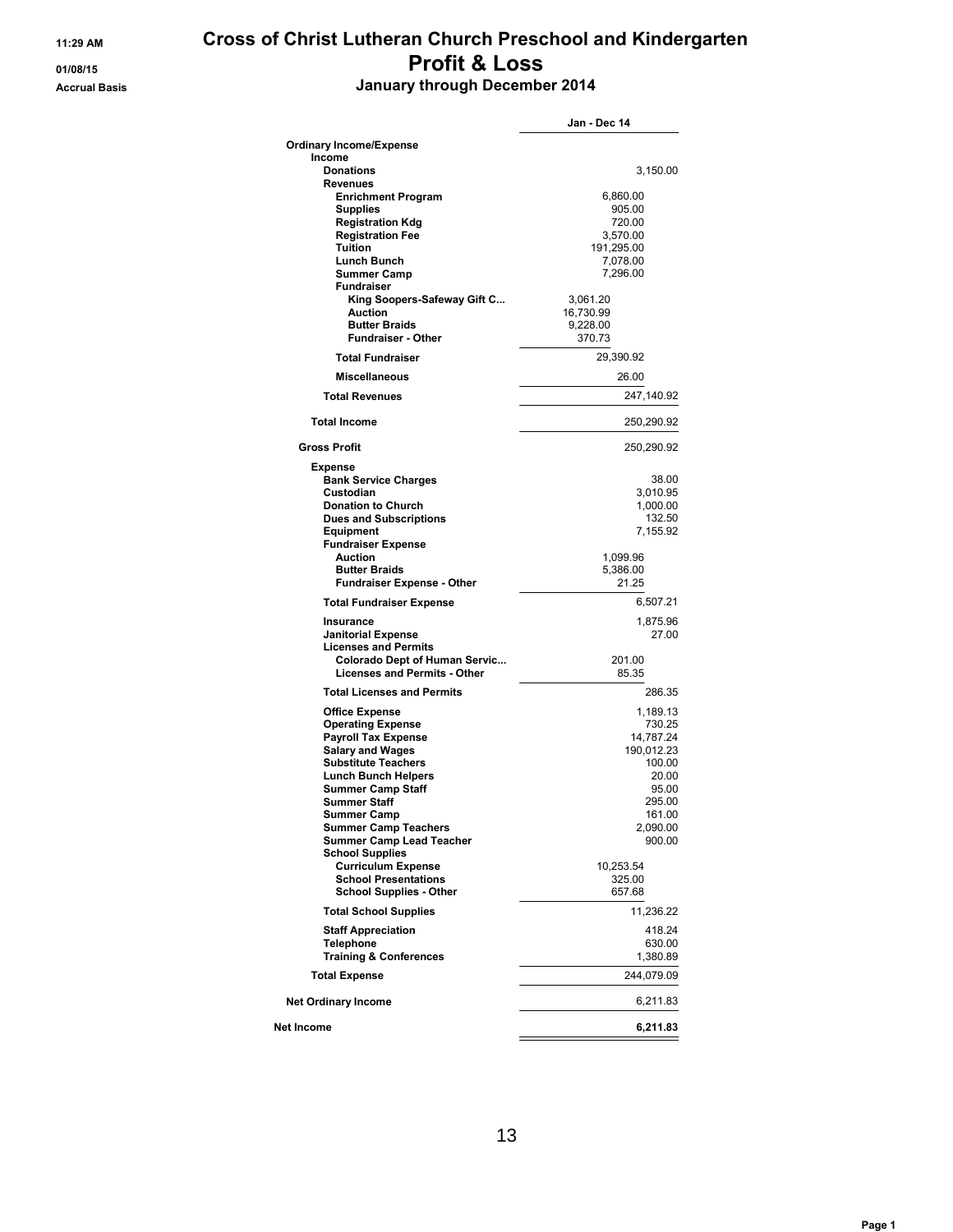|  |                     |                                                                            | Jan - Dec 14     | <b>Annual Budget</b> | \$ Over Budget  |
|--|---------------------|----------------------------------------------------------------------------|------------------|----------------------|-----------------|
|  |                     | <b>Ordinary Income/Expense</b>                                             |                  |                      |                 |
|  | <b>Income</b>       |                                                                            |                  |                      |                 |
|  |                     | <b>Contributions</b>                                                       |                  |                      |                 |
|  |                     | <b>Member Contributions</b>                                                |                  |                      |                 |
|  |                     | <b>Pledged Contributions</b>                                               | 434.333.55       | 441,220.00           | $-6,886.45$     |
|  |                     | <b>Unpledged Contributions</b>                                             | 188,751.82       | 165,000.00           | 23,751.82       |
|  |                     | <b>Total Member Contributions</b>                                          | 623,085.37       | 606,220.00           | 16,865.37       |
|  |                     |                                                                            |                  |                      |                 |
|  |                     | <b>Lenten Service Offering</b>                                             | 7,653.18         | 4,500.00             | 3,153.18        |
|  |                     | <b>Loose Offering</b>                                                      | 35,403.59        | 27,000.00            | 8,403.59        |
|  |                     | <b>Memorials</b>                                                           | 3,838.93         | 300.00               | 3,538.93        |
|  |                     | <b>Sunday School/Children's Offrng</b>                                     | 1,117.51         | 800.00               | 317.51          |
|  |                     | <b>Total Contributions</b>                                                 | 671,098.58       | 638,820.00           | 32,278.58       |
|  |                     |                                                                            |                  |                      |                 |
|  |                     | <b>Designated Giving</b>                                                   | 550.00           |                      |                 |
|  |                     | <b>Miscellaneous Income</b>                                                |                  |                      |                 |
|  |                     | <b>Investment Inc.</b>                                                     | 14.20            |                      |                 |
|  |                     | <b>Thrivent Choice Dollars</b>                                             | 2,627.00         |                      |                 |
|  |                     | <b>Miscellaneous Income - Other</b>                                        | 1,796.00         | 1,500.00             | 296.00          |
|  |                     | <b>Total Miscellaneous Income</b>                                          | 4,437.20         | 1,500.00             | 2,937.20        |
|  |                     |                                                                            |                  |                      |                 |
|  |                     | <b>Total Income</b>                                                        | 676,085.78       | 640,320.00           | 35,765.78       |
|  |                     |                                                                            |                  |                      |                 |
|  | <b>Gross Profit</b> |                                                                            | 676,085.78       | 640,320.00           | 35,765.78       |
|  |                     |                                                                            |                  |                      |                 |
|  | <b>Expense</b>      |                                                                            |                  |                      |                 |
|  |                     | <b>Benevolence</b>                                                         |                  |                      |                 |
|  |                     | <b>Camp Donations</b>                                                      | 1,000.00         | 1,000.00             | 0.00            |
|  |                     | <b>Campus Ministry</b>                                                     | 500.00           | 500.00               | 0.00            |
|  |                     | <b>Mission Congregation Support</b>                                        | 1,000.00         | 1,000.00             | 0.00            |
|  |                     | <b>ELCA Benevolence</b>                                                    | 46,975.00        | 44,717.00            | 2,258.00        |
|  |                     | <b>ELCA World Hunger</b>                                                   | 500.00           | 500.00               | 0.00            |
|  |                     | <b>FISH</b>                                                                | 400.00           | 400.00               | 0.00            |
|  |                     | <b>Habitat for Humanity</b>                                                | 100.00           | 100.00               | 0.00            |
|  |                     | <b>Lutheran Family Services</b>                                            | 500.00           | 500.00               | 0.00            |
|  |                     | <b>Missionary</b>                                                          | 1.500.00         | 1,500.00             | 0.00            |
|  |                     | <b>Mosaic</b>                                                              | 100.00           | 100.00               | 0.00            |
|  |                     | <b>Total Benevolence</b>                                                   | 52,575.00        | 50,317.00            | 2,258.00        |
|  |                     |                                                                            |                  |                      |                 |
|  |                     | <b>Payroll Expenses</b>                                                    |                  |                      |                 |
|  |                     | <b>Pastoral Staff</b>                                                      |                  |                      |                 |
|  |                     | <b>Associate Base Sal &amp; Hous Allow</b>                                 | 56,134.68        | 55,034.00            | 1,100.68        |
|  |                     | <b>Associate SS Offset</b>                                                 | 4,210.00         | 4,210.00             | 0.00            |
|  |                     | <b>Associate Retirement</b><br><b>Associate Health Ins</b>                 | 5,924.40         | 5,924.00             | 0.40            |
|  |                     |                                                                            | 10,740.96        | 10,960.00            | $-219.04$       |
|  |                     | <b>Associate Survivor Bene/Grp Lif</b><br><b>Associate Retiree Support</b> | 474.00<br>414.72 | 474.00<br>415.00     | 0.00<br>$-0.28$ |
|  |                     | <b>Associate Auto Allowance</b>                                            | 3,000.00         | 3,000.00             | 0.00            |
|  |                     | <b>Associate Continuing Ed</b>                                             | 0.00             | 1,500.00             | $-1,500.00$     |
|  |                     | Sr Pastor Base Sal & Hous Allow                                            | 72,844.32        | 71,416.00            | 1,428.32        |
|  |                     | <b>Sr Pastor SS Offset</b>                                                 | 5,463.00         | 5,463.00             | 0.00            |
|  |                     | <b>Sr Pastor Retirement</b>                                                | 7,687.92         | 7,688.00             | $-0.08$         |
|  |                     | <b>Sr Pastor Health Ins</b>                                                | 14,817.60        | 15,120.00            | $-302.40$       |
|  |                     | Sr Pastor Survivor Bene/Grp Lif                                            | 615.00           | 615.00               | 0.00            |
|  |                     | <b>Sr Pastor Retiree Support</b>                                           | 538.20           | 538.00               | 0.20            |
|  |                     | <b>Sr Pastor Auto Allowance</b>                                            | 3,000.00         | 3,000.00             | 0.00            |
|  |                     | <b>Sr Pastor Continuing Ed</b>                                             | 580.08           | 1,500.00             | $-919.92$       |
|  |                     |                                                                            |                  |                      |                 |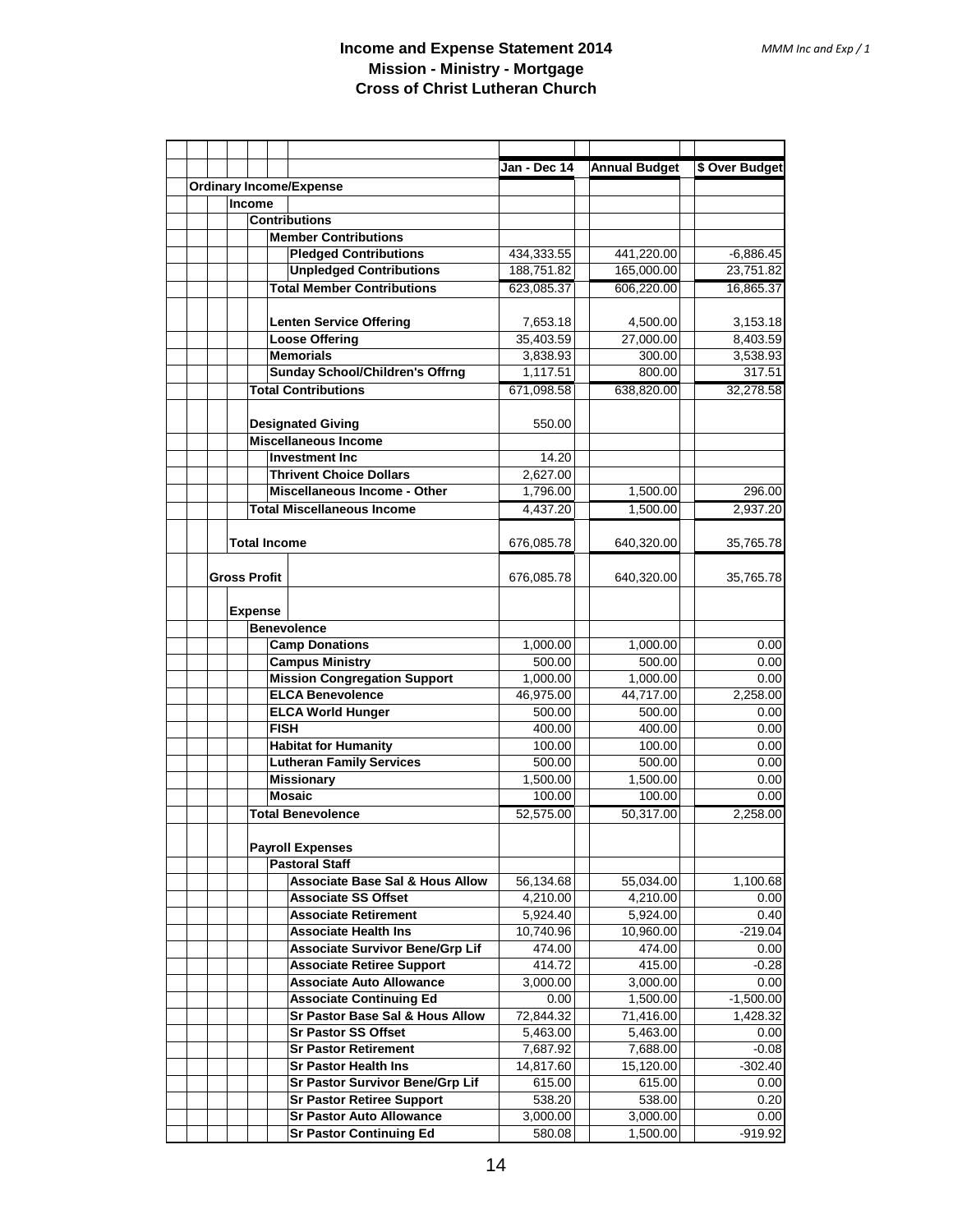|  |                                                           | Jan - Dec 14           | <b>Annual Budget</b>  | \$ Over Budget          |
|--|-----------------------------------------------------------|------------------------|-----------------------|-------------------------|
|  | <b>Youth Director</b>                                     | 36,720.00              | 36,000.00             | 720.00                  |
|  | Youth Director Auto Allowance                             | 1,500.00               | 1,500.00              | 0.00                    |
|  | <b>Youth Director Continuing Ed</b>                       | 159.00                 | 1,500.00              | $-1,341.00$             |
|  | Youth Director Health Allow                               | 2,200.00               | 2,200.00              | 0.00                    |
|  | <b>Total Pastoral Staff</b>                               | 227,023.88             | 228,057.00            | $-1,033.12$             |
|  |                                                           |                        |                       |                         |
|  | <b>Education Staff</b>                                    |                        |                       |                         |
|  | <b>Director of Children's Ministry</b>                    | 14,280.00              | 14,000.00             | 280.00                  |
|  | Dir Chldrn Minist Continuing Ed                           | 159.00                 | 250.00                | $-91.00$                |
|  | <b>Total Education Staff</b>                              | 14,439.00              | 14,250.00             | 189.00                  |
|  |                                                           |                        |                       |                         |
|  | <b>Music Staff</b>                                        |                        |                       |                         |
|  | <b>Handbell Choir Director</b>                            | 1,116.90               | 1,095.00              | 21.90                   |
|  | <b>Music Minister</b>                                     | 46,920.00              | 46,000.00             | 920.00                  |
|  | <b>Music Minister Continuing Ed</b>                       | 50.00                  | 300.00                | $-250.00$               |
|  | <b>Organist/Pianist</b>                                   | 16,635.00              | 16,309.00             | 326.00                  |
|  | <b>Supply Organist</b>                                    | 575.00                 |                       |                         |
|  | <b>Total Music Staff</b>                                  | 65,296.90              | 63,704.00             | 1,592.90                |
|  |                                                           |                        |                       |                         |
|  | <b>Office and Administration Staff</b>                    |                        |                       |                         |
|  | <b>Financial Secretary</b><br><b>Secretaries</b>          | 10,167.77<br>27,716.31 | 8,226.00<br>29,499.00 | 1,941.77<br>$-1,782.69$ |
|  | <b>Nursery Supervisor</b>                                 | 2,056.10               | 1,944.00              | 112.10                  |
|  | <b>Vol Coor/Congreg Life</b>                              | 5,208.63               | 5,000.00              | 208.63                  |
|  | <b>Total Office and Administration Staff</b>              | 45,148.81              | 44,669.00             | 479.81                  |
|  |                                                           |                        |                       |                         |
|  | <b>Payroll Service Fees</b>                               | 359.70                 | 306.00                | 53.70                   |
|  | <b>Payroll Expenses - Other</b>                           | 12,585.84              | 12,093.00             | 492.84                  |
|  | <b>Total Payroll Expenses</b>                             | 364,854.13             | 363,079.00            | 1,775.13                |
|  |                                                           |                        |                       |                         |
|  | <b>Office Administration</b>                              |                        |                       |                         |
|  | <b>Bank Service Charges</b>                               | 121.75                 | 165.00                | $-43.25$                |
|  | <b>Council Administration</b>                             | 0.00                   | 300.00                | $-300.00$               |
|  | <b>Fees and Licensing</b>                                 | 241.00                 | 154.00                | 87.00                   |
|  | <b>Internet Service</b>                                   | 835.70                 | 456.00                | 379.70                  |
|  | <b>Miscellaneous Expense</b>                              | 100.00                 |                       |                         |
|  | <b>Office Equipment</b>                                   | 0.00                   | 250.00                | $-250.00$               |
|  | <b>Office Equipment Maintenance</b>                       | 339.90                 | 170.00                | 169.90                  |
|  | <b>Office Expenses and Supplies</b>                       | 3,433.88               | 3,300.00              | 133.88                  |
|  | Postage                                                   | 2,783.97               | 3,500.00              | $-716.03$               |
|  | <b>Printing and Copying</b>                               | 7,873.63               | 7,400.00              | 473.63                  |
|  | <b>Synod Convention</b>                                   | 1,127.20               | 1,400.00<br>2,160.00  | $-272.80$<br>$-157.82$  |
|  | <b>Telephone</b><br><b>Theological Confs and Retreats</b> | 2,002.18<br>580.00     | 200.00                | 380.00                  |
|  | <b>Total Office Administration</b>                        | 19,439.21              | 19,455.00             | $-15.79$                |
|  |                                                           |                        |                       |                         |
|  | <b>Technology</b>                                         |                        |                       |                         |
|  | <b>Computer Equipment and Software</b>                    | 1,347.45               | 1,000.00              | 347.45                  |
|  | <b>Total Technology</b>                                   | 1,347.45               | 1,000.00              | 347.45                  |
|  |                                                           |                        |                       |                         |
|  | <b>Mortgage Payment</b>                                   | 162,732.00             | 162,732.00            | 0.00                    |
|  |                                                           |                        |                       |                         |
|  | <b>Christian Education</b>                                |                        |                       |                         |
|  | <b>Adult Education</b>                                    | 115.67                 | 400.00                | $-284.33$               |
|  | <b>Background Checks</b>                                  | 567.00                 | 1,000.00              | -433.00                 |
|  | <b>Campershps &amp; Conf Cmp Schirshps</b>                | 6,378.84               | 6,500.00              | $-121.16$               |
|  | <b>Children's Church</b>                                  | 0.00                   | 50.00                 | $-50.00$                |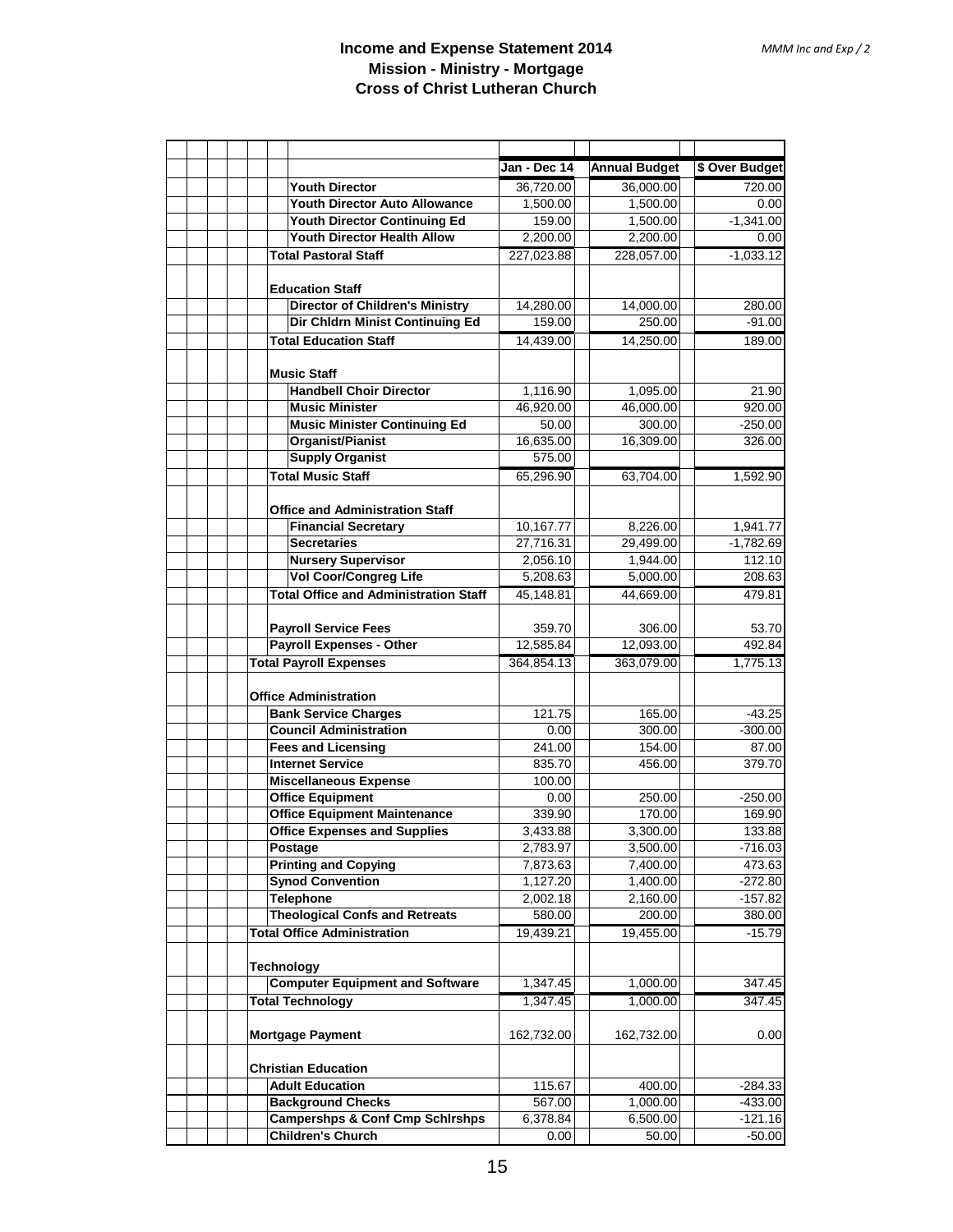|                                                                          | Jan - Dec 14          | <b>Annual Budget</b> | \$ Over Budget |
|--------------------------------------------------------------------------|-----------------------|----------------------|----------------|
| <b>Christian Ed General</b>                                              | 327.99                | 400.00               | $-72.01$       |
| <b>Confirmation</b>                                                      | 1,156.01              | 1,000.00             | 156.01         |
| <b>Faith Chests</b>                                                      | $-100.00$             | 700.00               | $-800.00$      |
| Library                                                                  | 194.22                | 200.00               | $-5.78$        |
| <b>Nursery</b>                                                           | 0.00                  | 100.00               | $-100.00$      |
| <b>Splash</b>                                                            | 1,039.31              | 400.00               | 639.31         |
| <b>Sunday School</b>                                                     | 2,884.86              | 3,750.00             | $-865.14$      |
| <b>Together in Faith</b>                                                 | 582.68                | 700.00               | $-117.32$      |
| <b>Wednesday 360</b>                                                     | 603.22                | 1,000.00             | $-396.78$      |
| <b>VBS/DayCamp</b>                                                       | 751.28                | 500.00               | 251.28         |
| <b>Women's Ministry</b>                                                  | $-64.47$              | 100.00               | $-164.47$      |
| <b>Total Christian Education</b>                                         | 14,436.61             | 16,800.00            | $-2,363.39$    |
| Evangelism<br><b>Advertising</b><br><b>Directories</b>                   | $-25.80$<br>$-137.00$ |                      |                |
| Evangelism General                                                       | 834.84                | 450.00               | 384.84         |
| <b>Evangelism Outreach</b>                                               | 771.16                | 1,500.00             | $-728.84$      |
| Fellowship                                                               | 971.31                | 500.00               | 471.31         |
| <b>Lutheran Magazine</b>                                                 | 352.50                | 360.00               | $-7.50$        |
| <b>New Member Reception</b>                                              | 0.00                  | 100.00               | $-100.00$      |
| <b>Total Evangelism</b>                                                  | 2,767.01              | 2,910.00             | $-142.99$      |
| Outreach<br><b>Discretionary Fund</b><br><b>Feeding Homeless Project</b> | 20.00<br>1,629.45     | 2,200.00             | $-570.55$      |
| <b>Growing Home</b>                                                      | 237.20                | 750.00               | $-512.80$      |
| <b>LWR Candy Bars</b>                                                    | $-15.20$              |                      |                |
| <b>LWR Coffee Relief</b>                                                 | 888.36                |                      |                |
| <b>Social Concerns General</b>                                           | 36.98                 |                      |                |
| <b>Total Outreach</b>                                                    | 2,796.79              | 2,950.00             | $-153.21$      |
| Property<br><b>Capital Expenditures</b>                                  | 0.00                  | 200.00               | $-200.00$      |
| <b>Custodial</b>                                                         | 16,520.00             | 15,675.00            | 845.00         |
| <b>Custodial Supplies</b>                                                | 1,836.82              | 2,000.00             | $-163.18$      |
| <b>Electricity</b>                                                       | 14,011.52             | 13,000.00            | 1,011.52       |
| <b>Elevator Maintenance</b>                                              | 1,248.00              | 1,248.00             | 0.00           |
| <b>Fire Alarm Maintenance</b>                                            | 1,203.12              | 1,800.00             | $-596.88$      |
| Gas                                                                      | 4,423.04              | 3,500.00             | 923.04         |
| <b>Insurance Expense</b>                                                 | 13,255.88             | 10,628.00            | 2,627.88       |
| Kitchen                                                                  | 868.48                | 1,000.00             | $-131.52$      |
| <b>Lawn Care</b>                                                         | 1,156.71              | 500.00               | 656.71         |
| <b>Maintenance and Repairs</b>                                           | 2,958.27              | 3,500.00             | $-541.73$      |
| <b>Property General</b>                                                  | 517.29                | 1,500.00             | $-982.71$      |
| <b>Snow Removal</b>                                                      | 1,062.50              | 1,600.00             | $-537.50$      |
| <b>Trash</b>                                                             | 953.64                | 800.00               | 153.64         |
| Water                                                                    | 1,585.08              | 2,000.00             | $-414.92$      |
| <b>Total Property</b>                                                    | 61,600.35             | 58,951.00            | 2,649.35       |
| Stewardship                                                              |                       |                      |                |
| <b>Envelopes</b>                                                         | 1,653.46              | 1,500.00             | 153.46         |
| <b>Simply Giving Fees</b>                                                | 1,591.91              | 600.00               | 991.91         |
| <b>Total Stewardship</b>                                                 | 3,245.37              | 2,100.00             | 1,145.37       |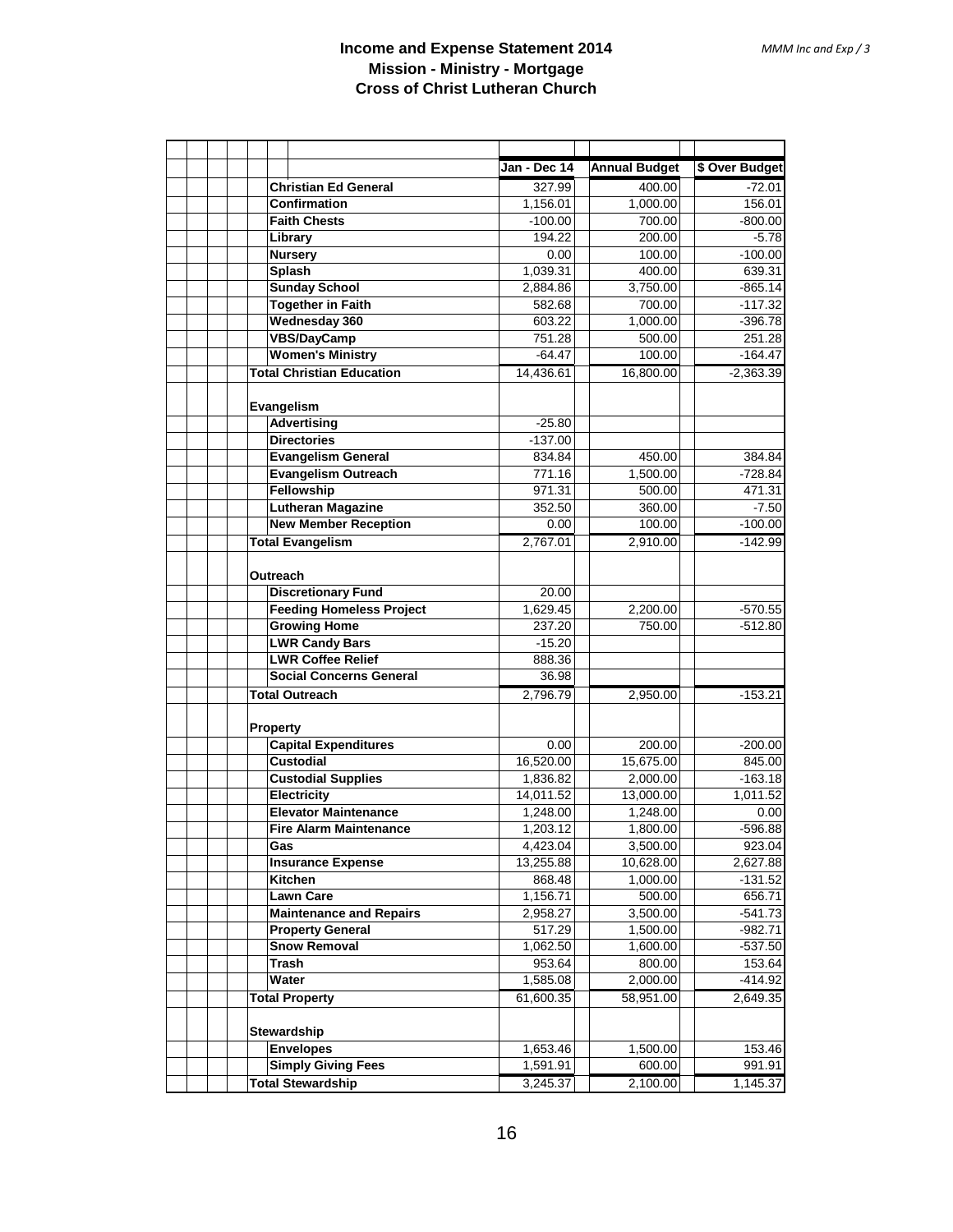|                                                           | Jan - Dec 14   | <b>Annual Budget</b> | \$ Over Budget      |
|-----------------------------------------------------------|----------------|----------------------|---------------------|
|                                                           |                |                      |                     |
| Worship                                                   |                |                      |                     |
| <b>Altar and Communion Supplies</b>                       | 1.602.85       | 600.00               | 1.002.85            |
| <b>Children's Choir Music</b><br><b>Chime Choir Music</b> | 170.05<br>0.00 | 140.00               | 30.05               |
| <b>Flowers</b>                                            | 612.90         | 150.00<br>200.00     | $-150.00$<br>412.90 |
| General                                                   | 123.79         |                      |                     |
| <b>Instrument Maintenance</b>                             | 400.00         | 700.00               | $-300.00$           |
| <b>Music for Worship</b>                                  | 0.00           | 100.00               | $-100.00$           |
| <b>Music Licenses</b>                                     | 1.024.00       | 660.00               | 364.00              |
| <b>Proclaim Music</b>                                     | 12.12          | 100.00               | $-87.88$            |
| Soli Dei Music                                            | 788.30         | 500.00               | 288.30              |
| Sound/Video Eqpmnt Maintenance                            | 220.00         | 300.00               | $-80.00$            |
| <b>Special Music</b>                                      | 1.275.00       | 1.300.00             | $-25.00$            |
| <b>Worship Resources</b>                                  | 669.93         | 750.00               | $-80.07$            |
| <b>Total Worship</b>                                      | 6,898.94       | 5,500.00             | 1,398.94            |
| <b>Youth Ministry</b>                                     |                |                      |                     |
| <b>Lutheran College Scholarships</b>                      | 1,000.00       | 1,500.00             | $-500.00$           |
| <b>Middle School Gathering</b>                            | 636.74         | 650.00               | $-13.26$            |
| <b>Nat'l Gathering/Sr High Mission</b>                    | 1,000.00       | 1,000.00             | 0.00                |
| <b>Senior High Synod Gathering</b>                        | 450.00         | 450.00               | 0.00                |
| <b>Yth Activities/Milestone Minist</b>                    | 1.276.20       | 1.000.00             | 276.20              |
| <b>Total Youth Ministry</b>                               | 4.362.94       | 4.600.00             | $-237.06$           |
| <b>Investment Loss</b>                                    | 14.00          |                      |                     |
| <b>Reconciliation Discrepancies</b>                       | 0.00           |                      |                     |
| <b>Reimbursable Expense</b>                               | 0.00           |                      |                     |
| <b>Total Expense</b>                                      | 697.069.80     | 690,394.00           | 6,675.80            |
|                                                           |                |                      |                     |
| <b>Net Ordinary Income</b>                                | $-20,984.02$   | $-50,074.00$         | 29,089.98           |
| <b>Other Income/Expense</b>                               |                |                      |                     |
| Other Income                                              |                |                      |                     |
| <b>Debt Reduction Contributions</b>                       | 34,876.81      |                      |                     |
| <b>Transfer from CTM</b>                                  | 49,932.00      | 49,932.00            | 0.00                |
| <b>Total Other Income</b>                                 | 84.808.81      | 49.932.00            | 34,876.81           |
| <b>Other Expense</b>                                      |                |                      |                     |
| <b>Debt Reduction</b>                                     | 34,876.81      |                      |                     |
| <b>Total Other Expense</b>                                | 34.876.81      |                      |                     |
| <b>Net Other Income</b>                                   | 49,932.00      | 49,932.00            | 0.00                |
| <b>Net Income</b>                                         | 28,947.98      | $-142.00$            | 29,089.98           |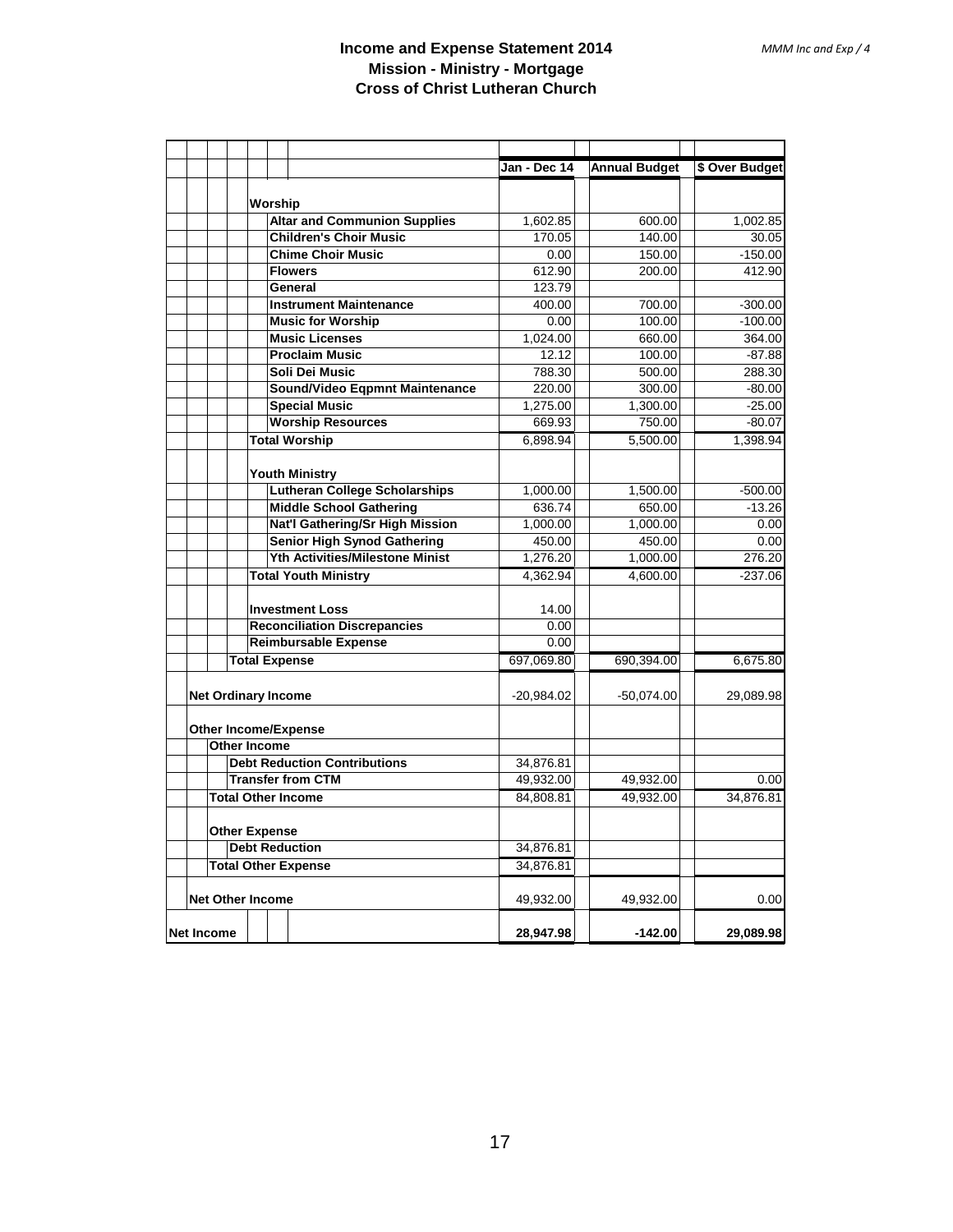#### **Cross of Christ Lutheran Church Called to More Capital Campaign January 2011 through December 2014**

|                                |  |                                                        | Jan - Dec 11  | Jan - Dec 12  | Jan - Dec 13   | Jan - Dec 14 | <b>TOTAL</b>                   |
|--------------------------------|--|--------------------------------------------------------|---------------|---------------|----------------|--------------|--------------------------------|
| <b>Ordinary Income/Expense</b> |  |                                                        |               |               |                |              |                                |
| Income                         |  |                                                        |               |               |                |              |                                |
|                                |  | <b>Called to More Cap Cmpgn Contri</b>                 | 281,502.72    | 328,861.46    | 284,462.25     | 75,719.00    | 970,545.43                     |
|                                |  | <b>Investment Income</b>                               | 0.00          | 195.76        | 2,763.46       | 0.00         | 2,959.22                       |
|                                |  | <b>CTM Acct Interest</b>                               | 0.00          | 310.87        | 87.54          | 0.00         | 398.41                         |
|                                |  | <b>Contributions</b>                                   |               |               |                |              |                                |
|                                |  | <b>Memorials</b>                                       | 0.00          | 1,295.00      | 0.00           | 1,055.00     | 2,350.00                       |
|                                |  | <b>Total Contributions</b>                             | 0.00          | 1,295.00      | 0.00           | 1,055.00     | 2,350.00                       |
|                                |  |                                                        |               |               |                |              | 1                              |
|                                |  | <b>Designated Giving</b>                               | 0.00          | 13,459.00     | $-13,178.41$   | 150.00       | 430.59                         |
|                                |  | <b>Miscellaneous Income</b>                            | 0.00          | 0.00          | 32.00          | 0.00         | 32.00                          |
|                                |  | <b>Total Income</b>                                    | 281,502.72    | 344,122.09    | 274,166.84     | 76,924.00    | 976,715.65                     |
|                                |  |                                                        |               |               |                |              |                                |
|                                |  | <b>Gross Profit</b>                                    | 281,502.72    | 344,122.09    | 274,166.84     | 76,924.00    | 976,715.65                     |
|                                |  |                                                        |               |               |                |              |                                |
|                                |  | <b>Expense</b>                                         |               |               |                |              |                                |
|                                |  | <b>Called to More Expenses</b>                         |               |               |                |              |                                |
|                                |  | Trnsf to MMM Acct to pay Mortga                        | 0.00          | 0.00          | 30,000.00      | 49,932.00    | 79,932.00                      |
|                                |  | <b>Construction Loan Interest</b>                      | 0.00          | 2,791.29      | 3,562.67       | 0.00         | 6,353.96                       |
|                                |  | <b>Called to More Expenses - Other</b>                 | 39,687.43     | 504,734.54    | $-567,672.14$  | $-9,437.89$  | $-32,688.06$<br>$\overline{2}$ |
|                                |  | <b>Total Called to More Expenses</b>                   | 39,687.43     | 507,525.83    | $-534, 109.47$ | 40.494.11    | 53,597.90                      |
|                                |  |                                                        |               |               |                |              |                                |
|                                |  | <b>Office Administration</b>                           |               |               |                |              |                                |
|                                |  | <b>Investment Fees</b>                                 | 0.00          | 0.00          | 546.73         | 0.00         | 546.73                         |
|                                |  | <b>Total Office Administration</b>                     | 0.00          | 0.00          | 546.73         | 0.00         | 546.73                         |
|                                |  |                                                        |               |               |                |              |                                |
|                                |  | <b>Consultant Fees</b>                                 | 15,500.00     | 0.00          | 0.00           | 0.00         | 15,500.00                      |
|                                |  | <b>Property Construction/Improveme</b>                 | 200.00        | 0.00          | 0.00           | 0.00         | 200.00                         |
|                                |  | <b>Investment Loss</b>                                 | 0.00          | 163.52        | 0.00           | 0.00         | 163.52                         |
|                                |  | <b>Misc Exp</b>                                        | 0.00          | 0.00          | 3,532.00       | 0.00         | 3,532.00                       |
|                                |  | <b>Total Expense</b>                                   | 55,387.43     | 507,689.35    | $-530,030.74$  | 40,494.11    | 73,540.15                      |
|                                |  |                                                        |               |               |                |              |                                |
|                                |  | <b>Net Ordinary Income</b>                             | 226,115.29    | $-163,567.26$ | 804,197.58     | 36,429.89    | 903,175.50                     |
|                                |  |                                                        |               |               |                |              |                                |
|                                |  | <b>Other Income/Expense</b><br>Other Income            |               |               |                |              |                                |
|                                |  | <b>Bank Interest</b>                                   | 267.74        | 272.55        | 65.94          | 193.97       | 800.20                         |
|                                |  | <b>Total Other Income</b>                              | 267.74        | 272.55        | 65.94          | 193.97       | 800.20                         |
|                                |  |                                                        |               |               |                |              |                                |
|                                |  | <b>Other Expense</b>                                   |               |               |                |              |                                |
|                                |  | <b>Debt Reduction</b>                                  | 0.00          | 0.00          | 2,000.00       | 0.00         | 2,000.00                       |
|                                |  | <b>Total Other Expense</b>                             | 0.00          | 0.00          | 2.000.00       | 0.00         | 2,000.00                       |
|                                |  |                                                        |               |               |                |              |                                |
|                                |  | <b>Net Other Income</b>                                | 267.74        | 272.55        | $-1,934.06$    | 193.97       | $-1,199.80$                    |
|                                |  |                                                        |               |               |                |              |                                |
| <b>Net Income</b>              |  | 226,383.03                                             | $-163,294.71$ | 802,263.52    | 36,623.86      | 901,975.70   |                                |
|                                |  |                                                        |               |               |                |              |                                |
|                                |  |                                                        |               |               |                |              |                                |
|                                |  | <b>Prayer Garden Memorial Bricks</b>                   |               |               |                |              |                                |
|                                |  | 2 In 2013 building expenses were moved to Fixed Assets |               |               |                |              |                                |
|                                |  | In 2014 a landscaping escrow deposit was refunded      |               |               |                |              |                                |
|                                |  |                                                        |               |               |                |              |                                |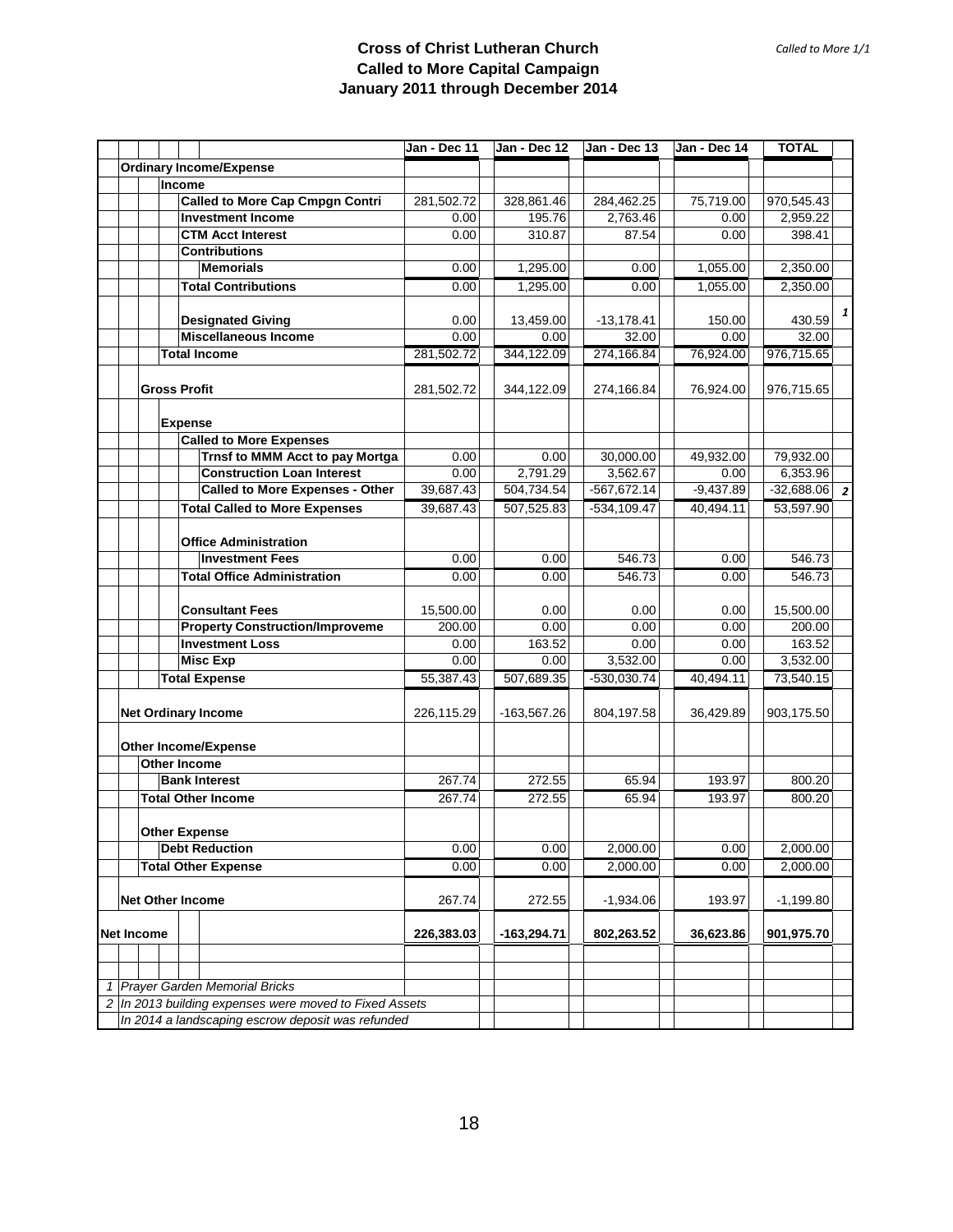#### **Cross of Christ Lutheran Church Statement of Financial Position As of December 31, 2014**

|               |                     |                                        | Dec 31, 14   |
|---------------|---------------------|----------------------------------------|--------------|
| <b>ASSETS</b> |                     |                                        |              |
|               |                     | <b>Current Assets</b>                  |              |
|               |                     | <b>Checking/Savings</b>                |              |
|               |                     | <b>First Bank General Fund</b>         | 82,434.25    |
|               |                     | <b>First Bank CTM Sav Acct</b>         | 188,687.50   |
|               |                     | <b>Total Checking/Savings</b>          | 271,121.75   |
|               |                     | <b>Total Current Assets</b>            | 271,121.75   |
|               | <b>Fixed Assets</b> |                                        |              |
|               |                     | <b>Fixed Assets</b>                    | 4,267,264.78 |
|               |                     | <b>Total Fixed Assets</b>              | 4,267,264.78 |
|               | <b>TOTAL ASSETS</b> | 4,538,386.53                           |              |
|               |                     | <b>LIABILITIES &amp; EQUITY</b>        |              |
|               | <b>Liabilities</b>  |                                        |              |
|               |                     | <b>Current Liabilities</b>             |              |
|               |                     | <b>Other Current Liabilities</b>       |              |
|               |                     | <b>Funeral Lunch Exp/Donations</b>     | 700.00       |
|               |                     | <b>Growing Home Contrbs Unspent</b>    | 648.65       |
|               |                     | <b>Payroll Liabilities</b>             | 4,846.80     |
|               |                     | <b>Preschool Employer Taxes</b>        | 881.83       |
|               |                     | <b>Trade Fair Revenue</b>              | 4,193.37     |
|               |                     | <b>Music Ministry Gifts Fund</b>       | 1,098.05     |
|               |                     | <b>Young Musician Prtnrship Schola</b> | 1,500.00     |
|               |                     | <b>Total Other Current Liabilities</b> | 13,868.70    |
|               |                     | <b>Total Current Liabilities</b>       | 13,868.70    |
|               |                     | <b>Long Term Liabilities</b>           |              |
|               |                     | Mortgage                               | 2,577,646.82 |
|               |                     | <b>Total Long Term Liabilities</b>     | 2,577,646.82 |
|               |                     | <b>Total Liabilities</b>               | 2,591,515.52 |
|               | <b>Equity</b>       |                                        |              |
|               |                     | <b>Opening Bal Equity</b>              | 302,886.44   |
|               |                     | <b>Unrestricted Net Assets</b>         | 1,578,412.73 |
|               |                     | <b>Net Income</b>                      | 65,571.84    |
|               | <b>Total Equity</b> |                                        | 1,946,871.01 |
|               |                     | <b>TOTAL LIABILITIES &amp; EQUITY</b>  | 4,538,386.53 |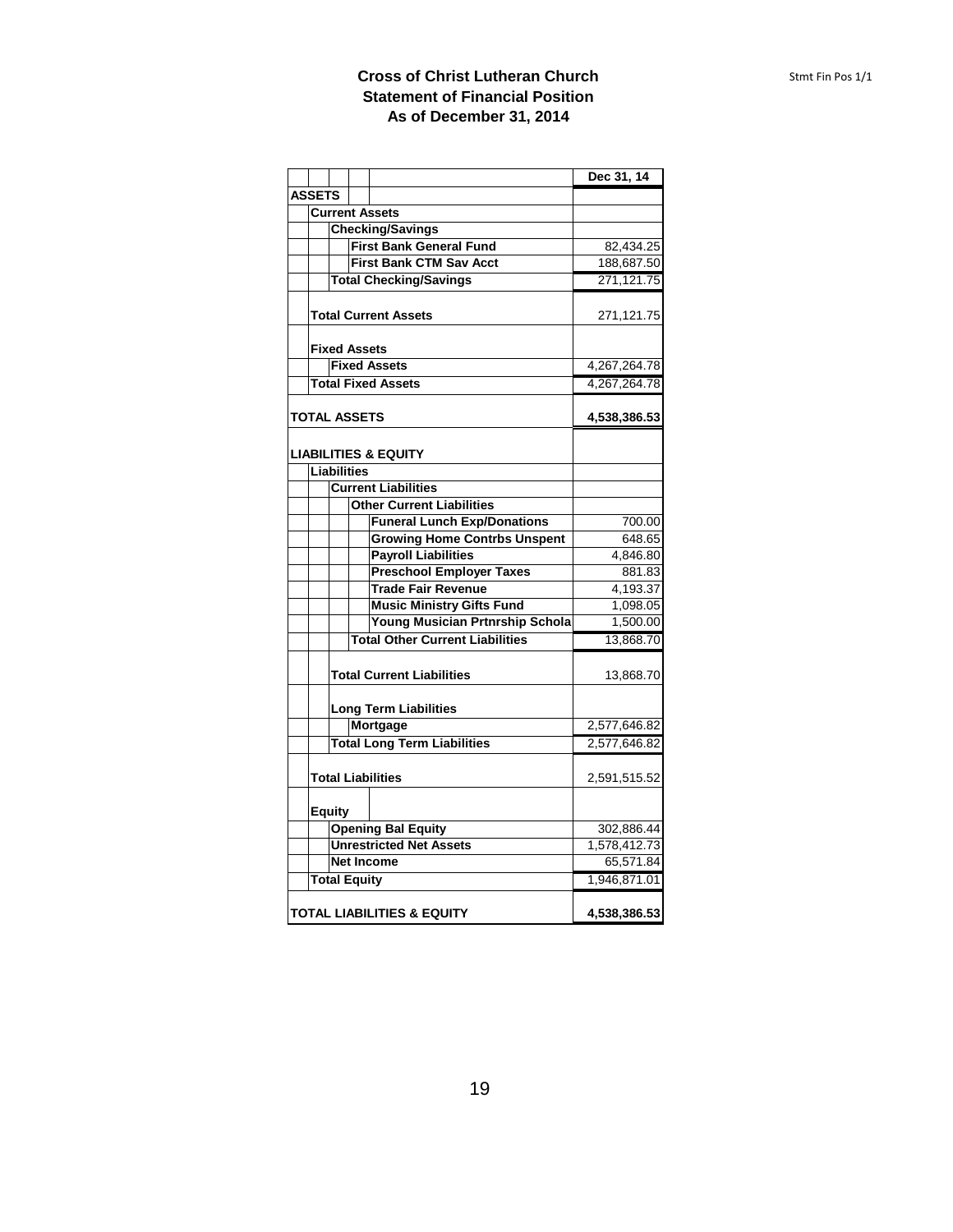|                                                                | 2014 Actual  | 2014 Budget  | 2015 Proposed  | <b>Percent Inc.</b> | Amt Inc        |
|----------------------------------------------------------------|--------------|--------------|----------------|---------------------|----------------|
| <b>Ordinary Income/Expense</b>                                 |              |              |                |                     |                |
| Income                                                         |              |              |                |                     |                |
| <b>Contributions</b>                                           |              |              |                |                     |                |
| <b>Member Contributions</b>                                    |              |              |                |                     |                |
| <b>Pledged Contributions</b>                                   | 434,334      | 441,220      | 579,167        | 31%                 | 137,947        |
| <b>Unpledged Contributions</b>                                 | 188,752      | 165,000      | 101,000        | $-39%$              | (64,000)       |
| <b>Total Member Contributions</b>                              | 623,085      | 606,220      | 680,167        | 12%                 | 73,947         |
|                                                                |              |              |                |                     |                |
| <b>Lenten Service Offering</b>                                 | 7,653        | 4,500        | 7,000          | 56%                 | 2,500          |
| <b>Loose Offering</b>                                          | 35,404       | 27,000       | 30,416         | 13%                 | 3,416          |
| <b>Memorials</b>                                               | 3,839        | 300          | 300            | 0%                  |                |
| <b>Sunday School/Children's Offrng</b>                         | 1,118        | 800          | 1,000          | 25%                 | 200            |
| <b>Total Contributions</b>                                     | 671,099      | 638,820      | 718,883        | 13%                 | 80,063         |
|                                                                |              |              |                |                     |                |
| <b>Designated Giving</b>                                       | 550          |              |                |                     |                |
|                                                                |              |              |                |                     |                |
| <b>Preschool Utilities Offset</b>                              |              |              | 5,486          |                     | 5,486          |
| <b>Miscellaneous Income</b>                                    |              |              |                |                     |                |
| <b>Investment Inc.</b>                                         | 14           |              | $\blacksquare$ |                     |                |
| <b>Thrivent Choice Dollars</b>                                 | 2,627        |              |                |                     |                |
| <b>Miscellaneous Income - Other</b>                            | 1,796        | 1,500        | 1,500          | 0%                  |                |
| <b>Total Miscellaneous Income</b>                              | 4,437        | 1,500        | 1,500          | 0%                  |                |
|                                                                |              |              |                |                     |                |
| <b>Total Income</b>                                            | 676,086      | 640,320      | 725,869        | 13%                 | 85,549         |
|                                                                |              |              |                |                     |                |
| <b>Gross Profit</b>                                            | 676,086      | 640,320      | 725,869        | 13%                 | 85,549         |
|                                                                |              |              |                |                     |                |
| <b>Expense</b>                                                 |              |              |                |                     |                |
| <b>Benevolence</b>                                             | 1,000        | 1,000        | 1,000          | 0%                  |                |
| <b>Camp Donations</b>                                          |              |              |                |                     | $\blacksquare$ |
| <b>Campus Ministry</b>                                         | 500          | 500          | 500            | 0%<br>200%          |                |
| <b>Mission Congregation Support</b>                            | 1,000        | 1,000        | 3,000          | 13%                 | 2,000          |
| <b>ELCA Benevolence</b>                                        | 46,975       | 44,717       | 50,322         |                     | 5,605          |
| <b>ELCA World Hunger</b><br><b>FISH</b>                        | 500          | 500          | 500            | 0%                  |                |
|                                                                | 400          | 400          | 400            | 0%                  |                |
| <b>Growing Home Building Homes Society</b>                     |              |              | 1,000          |                     |                |
| <b>Habitat for Humanity</b><br><b>Lutheran Family Services</b> | 100<br>500   | 100<br>500   | 100            | 0%<br>0%            | $\sim$         |
|                                                                |              |              | 500            |                     |                |
| <b>Missionary</b><br><b>Mosaic</b>                             | 1,500<br>100 | 1,500<br>100 | 1,500<br>100   | 0%<br>0%            |                |
| <b>Total Benevolence</b>                                       |              | 50,317       |                | 17%                 | $\blacksquare$ |
|                                                                | 52,575       |              | 58,922         |                     | 7,605          |
| <b>Payroll Expenses</b>                                        |              |              |                |                     |                |
| <b>Pastoral Staff</b>                                          |              |              |                |                     |                |
| <b>Associate Base Sal &amp; Hous Allow</b>                     | 56,135       | 55,034       | 57,786         | 5%                  | 2,752          |
| <b>Associate SS Offset</b>                                     | 4,210        | 4,210        | 4,421          | $5%$                | 211            |
| <b>Associate Retirement</b>                                    | 5,924        | 5,924        | 6,221          | 5%                  | 297            |
| <b>Associate Health Ins</b>                                    | 10,741       | 10,960       | 13,063         | 19%                 | 2,103          |
| <b>Associate Disability</b>                                    |              |              | 1,555          |                     | 1,555          |
| <b>Associate Group Life</b>                                    | 474          | 474          | 498            | 5%                  | 24             |
| <b>Associate Retiree Support</b>                               | 415          | 415          | 435            | 5%                  | 20             |
| <b>Associate Auto Allowance</b>                                | 3,000        | 3,000        | 3,000          | $0\%$               |                |
| <b>Associate Continuing Ed</b>                                 |              | 1,500        | 1,500          | 0%                  |                |
| <b>Sr Pastor Base Sal &amp; Hous Allow</b>                     | 72,844       | 71,416       | 74,987         | 5%                  | 3,571          |
| <b>Sr Pastor SS Offset</b>                                     | 5,463        | 5,463        | 5,736          | 5%                  | 273            |
| <b>Sr Pastor Retirement</b>                                    | 7,688        | 7,688        | 8,072          | 5%                  | 384            |
| <b>Sr Pastor Health Ins</b>                                    | 14,818       | 15,120       | 17,076         | 13%                 | 1,956          |
| <b>Sr Pastor Disability</b>                                    |              |              | 2,018          |                     | 2,018          |
| <b>Sr Pastor Group Life</b>                                    | 615          | 615          | 646            | 5%                  | 31             |
| <b>Sr Pastor Retiree Support</b>                               | 538          | 538          | 565            | $5\%$               | 27             |
|                                                                |              |              |                |                     |                |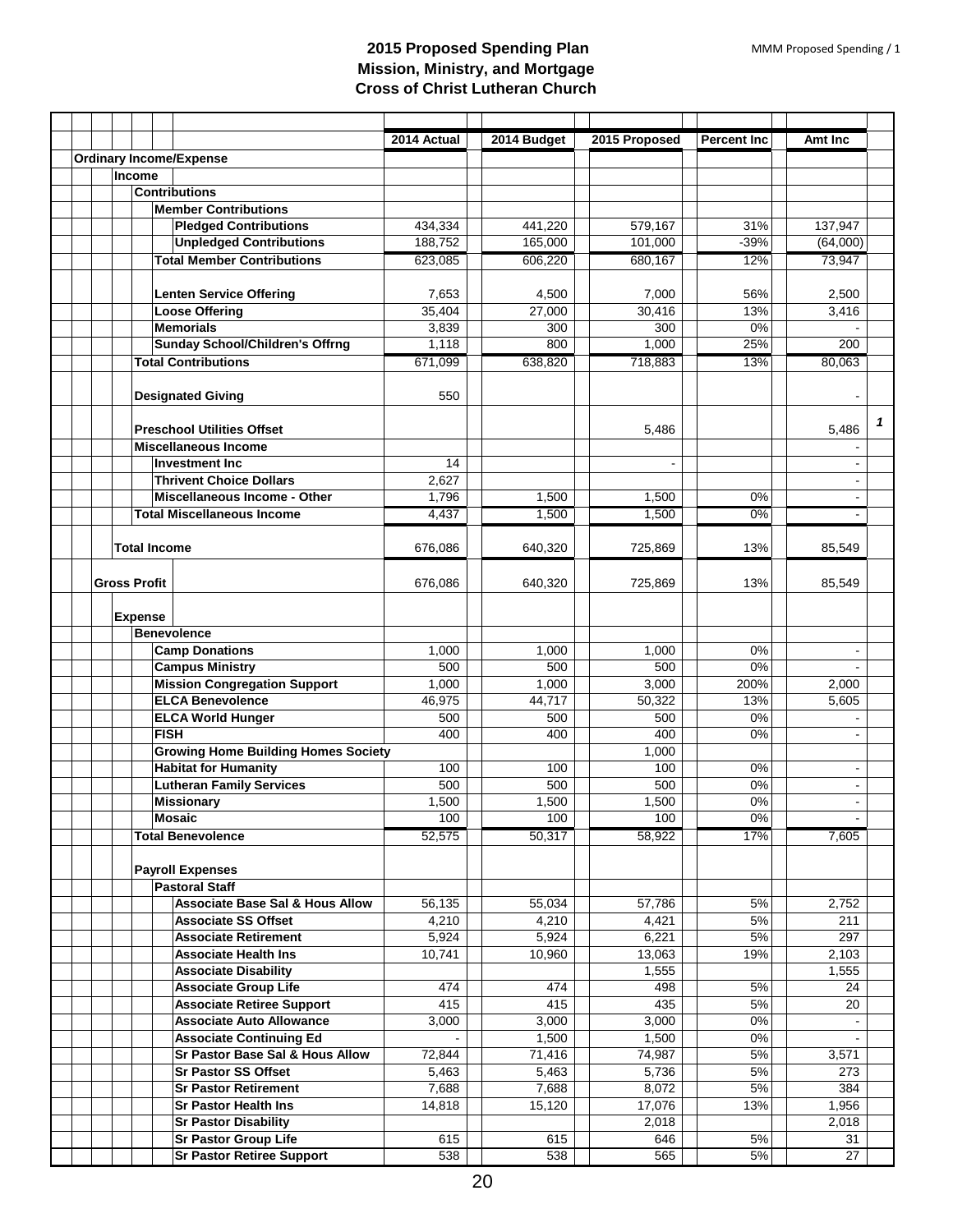|                                              | 2014 Actual | 2014 Budget        | 2015 Proposed | <b>Percent Inc</b> | Amt Inc        |                         |
|----------------------------------------------|-------------|--------------------|---------------|--------------------|----------------|-------------------------|
| <b>Sr Pastor Auto Allowance</b>              | 3,000       | 3,000              | 3,000         | 0%                 |                |                         |
| <b>Sr Pastor Continuing Ed</b>               | 580         | 1,500              | 1,500         | 0%                 |                |                         |
| <b>Youth Director</b>                        | 36,720      | 36,000             | 37,800        | 5%                 | 1,800          |                         |
| Youth Director Benefit Pkg                   |             |                    | 9,924         |                    | 9,924          |                         |
| <b>Youth Director Auto Allowance</b>         | 1,500       | 1,500              | 1,500         | 0%                 |                |                         |
| Youth Director Continuing Ed                 | 159         | 1,500              | 900           | $-40%$             | (600)          |                         |
| <b>Youth Director Health Allow</b>           | 2,200       | 2,200              |               | $-100%$            | (2,200)        |                         |
| <b>Total Pastoral Staff</b>                  | 227,024     | 228,057            | 252,203       | 11%                | 24,146         |                         |
|                                              |             |                    |               |                    |                |                         |
| <b>Education Staff</b>                       |             |                    |               |                    |                |                         |
| <b>Director of Children's Ministry</b>       | 14,280      | 14,000             | 14,700        | 5%                 | 700            |                         |
| Dir Chldrn Minist Continuing Ed              | 159         | 250                | 250           | 0%                 |                |                         |
| <b>Total Education Staff</b>                 | 14,439      | 14,250             | 14,950        | 5%                 | 700            |                         |
|                                              |             |                    |               |                    |                |                         |
| <b>Music Staff</b>                           |             |                    |               |                    |                |                         |
| <b>Handbell Choir Director</b>               | 1,117       | 1,095              | 1,150         | 5%                 | 55             |                         |
| <b>Music Minister</b>                        | 46,920      | 46,000             | 48,300        | 5%                 | 2,300          |                         |
| <b>Music Minister Health Allowance</b>       |             |                    | 8,124         |                    | 8,124          |                         |
| <b>Music Minister Continuing Ed</b>          | 50          | 300                | 900           | 200%               | 600            |                         |
| Organist/Pianist                             | 16,635      | 16,309             | 17,288        | 6%                 | 979            |                         |
| <b>Supply Organist</b>                       | 575         |                    | 575           |                    | 575            |                         |
| <b>Total Music Staff</b>                     | 65,297      | 63,704             | 76,336        | 20%                | 12,632         |                         |
|                                              |             |                    |               |                    |                |                         |
| <b>Office and Administration Staff</b>       |             |                    |               |                    |                |                         |
| <b>Financial Secretary</b>                   | 10,168      | 8,226              | 10.909        | 33%                | 2,683          | $\overline{2}$          |
| <b>Secretaries</b>                           | 27,716      | 29,499             | 30,974        | 5%                 | 1,475          |                         |
| <b>Nursery Supervisor</b>                    | 2,056       | 1,944              | 2,041         | 5%                 | 97             |                         |
| <b>Vol Coor/Congreg Life</b>                 | 5,209       | 5,000              | 6,250         | 25%                | 1,250          | $\overline{\mathbf{3}}$ |
| <b>Total Office and Administration Staff</b> | 45,149      | 44,669             | 50,174        | 12%                | 5,505          |                         |
|                                              |             |                    |               |                    |                |                         |
| <b>Payroll Service Fees</b>                  | 360         | 306                | 360           | 18%                | 54             |                         |
| <b>Payroll Expenses - Other</b>              | 12,586      | 12,093             | 12,959.98     | 7%                 | 867            |                         |
| <b>Total Payroll Expenses</b>                | 364,854     | 363,079            | 406,984       | 12%                | 43,905         |                         |
|                                              |             |                    |               |                    |                |                         |
| <b>Office Administration</b>                 |             |                    |               |                    |                |                         |
| <b>Bank Service Charges</b>                  | 122         | 165                | 130           | $-21%$             | (35)           |                         |
| <b>Council Administration</b>                |             | 300                | 300           | 0%                 |                |                         |
| <b>Fees and Licensing</b>                    | 241         | 154                | 241           | 56%                | 87             |                         |
| <b>Internet Service</b>                      | 836         | 456                | 912           | 100%               | 456            |                         |
| <b>Misc Expense</b>                          | 100         |                    |               |                    |                |                         |
| <b>Office Equipment</b>                      |             | 250                | 250           | 0%                 | $\blacksquare$ |                         |
| <b>Office Equipment Maintenance</b>          | 340         | 170                | 170           | 0%                 | $\blacksquare$ |                         |
| <b>Office Expenses and Supplies</b>          | 3,434       | 3,300              | 3,300         | $0\%$              |                |                         |
| Postage                                      | 2,784       | 3,500              | 2,860         | $-18%$             | (640)          |                         |
| <b>Printing and Copying</b>                  | 7,874       | 7,400              | 7,400         | 0%                 |                |                         |
| <b>Synod Convention</b>                      | 1,127       | $\overline{1,}400$ | 1.800         | 29%                | 400            |                         |
| <b>Telephone</b>                             | 2,002       | 2,160              | 2,632         | 22%                | 472            | 4                       |
| <b>Theological Confs and Retreats</b>        | 580         | 200                | 200           | 0%                 |                |                         |
| <b>Total Office Administration</b>           | 19,439      | 19,455             | 20,195        | 4%                 | 740            |                         |
|                                              |             |                    |               |                    |                |                         |
| <b>Technology</b>                            |             |                    |               |                    |                |                         |
| <b>Computer Equipment and Software</b>       | 1,347       | 1,000              | 5,000         | 400%               | 4,000          |                         |
| <b>Total Technology</b>                      | 1,347       | 1,000              | 5,000         | 400%               | 4,000          |                         |
|                                              |             |                    |               |                    |                |                         |
| <b>Mortgage Payment</b>                      | 162,732     | 162,732            | 162,732       | $0\%$              |                |                         |
|                                              |             |                    |               |                    |                |                         |
| <b>Christian Education</b>                   |             |                    |               |                    |                |                         |
| <b>Adult Education</b>                       | 116         | 400                | 300           | $-25%$             | (100)          |                         |
| <b>Background Checks</b>                     | 567         | 1,000              | 1,000         | 0%                 |                |                         |
| <b>Campershps &amp; Conf Cmp Schirshps</b>   | 6,379       | 6,500              | 7,500         | 15%                | 1,000          |                         |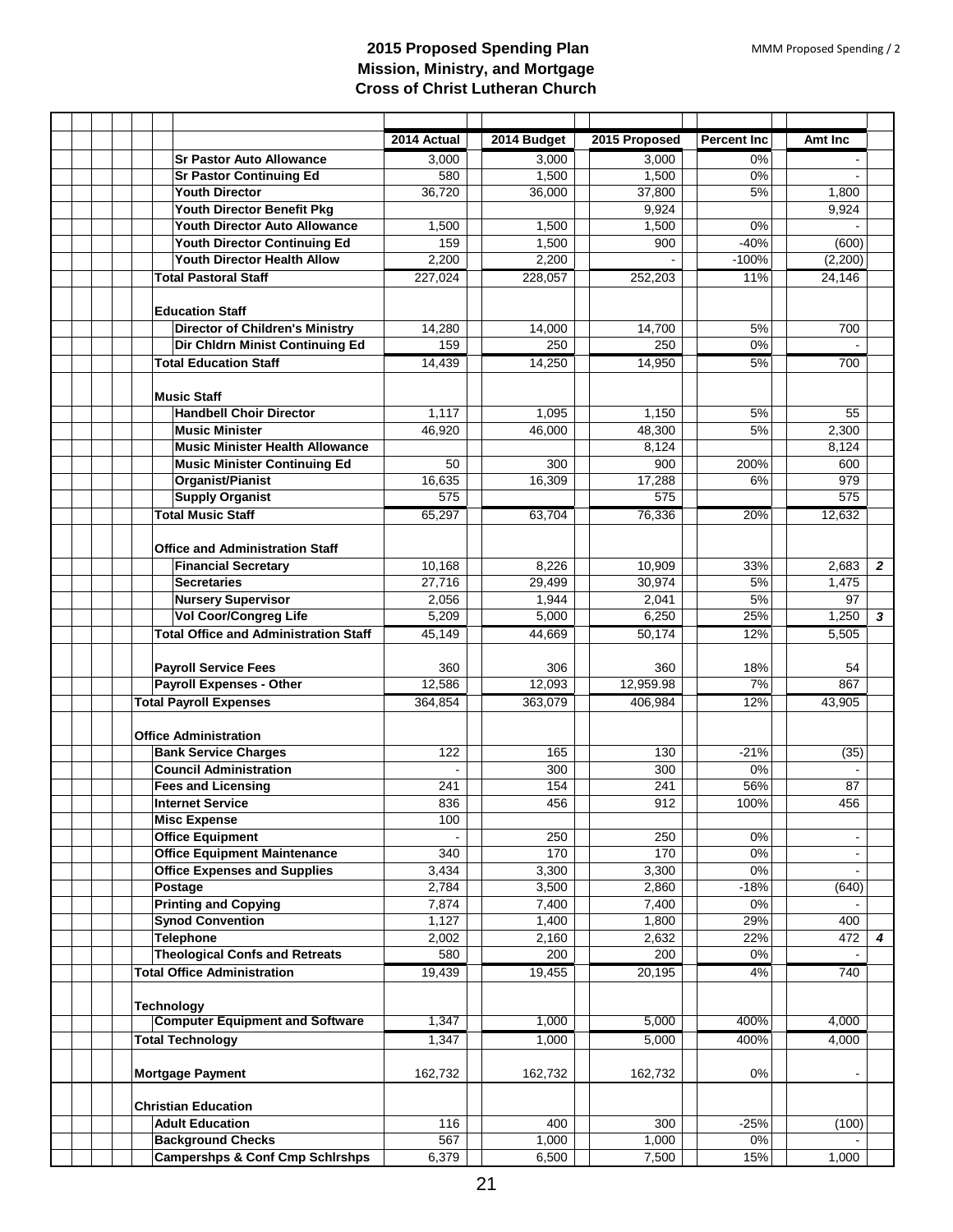|                                   | 2014 Actual              | 2014 Budget    | 2015 Proposed  | <b>Percent Inc</b> | Amt Inc        |
|-----------------------------------|--------------------------|----------------|----------------|--------------------|----------------|
| <b>Children's Church</b>          |                          | 50             | 50             | 0%                 |                |
| <b>Christian Ed General</b>       | 328                      | 400            | 400            | 0%                 |                |
| <b>Confirmation</b>               | 1,156                    | 1,000          | 1,300          | 30%                | 300            |
| <b>Faith Chests</b>               | (100)                    | 700            | 700            | 0%                 |                |
| <b>Family Events</b>              |                          |                | 1,000          |                    |                |
| Library                           | 194                      | 200            | 200            | 0%                 |                |
| <b>Nursery</b>                    |                          | 100            | 100            | 0%                 | $\overline{a}$ |
| <b>Splash</b>                     | 1,039                    | 400            | 700            | 75%                | 300            |
| <b>Sunday School</b>              | 2,885                    | 3,750          | 3,250          | $-13%$             | (500)          |
| <b>Together in Faith</b>          | 583                      | 700            | 700            | 0%                 |                |
| Wednesday 360/Kids Club           | 603                      | 1,000          | 1,100          | 10%                | 100            |
| <b>VBS/DayCamp</b>                | 751                      | 500            | 1,000          | 100%               | 500            |
| <b>Women's Ministry</b>           | (78)                     | 100            | 600            | 500%               | 500            |
| <b>Total Christian Education</b>  | 14,423                   | 16,800         | 19,900         | 18%                | 3,100          |
|                                   |                          |                |                |                    |                |
| Evangelism                        |                          |                |                |                    |                |
| <b>Directories</b>                | (137)                    |                |                |                    |                |
| <b>Evangelism General</b>         | 835                      | 450            | 500            | 11%                | 50             |
| <b>Evangelism Outreach</b>        | 771                      | 1,500          | 2,000          | 33%                | 500            |
| Fellowship                        | 971                      | 500            | 500            | 0%                 |                |
| <b>Lutheran Magazine</b>          | 353                      | 360            | 360            | 0%                 |                |
| <b>New Member Reception</b>       |                          | 100            | 100            | 0%                 |                |
| <b>Total Evangelism</b>           | 2,793                    | 2,910          | 3,460          | 19%                | 550            |
|                                   |                          |                |                |                    |                |
| Outreach                          |                          |                |                |                    |                |
| <b>Discretionary Fund</b>         | 20                       |                |                |                    |                |
| <b>Feeding Homeless Project</b>   | 1,629                    | 2,200          | 2,200          | 0%                 |                |
| <b>God's Work Our Hands</b>       |                          |                | 400            |                    | 400            |
| <b>Growing Home Hosting</b>       | 237                      | 750            | 200            | $-73%$             | (550)          |
| <b>LWR Candy Bars</b>             | (15)                     |                |                |                    |                |
| <b>LWR Coffee Relief</b>          | 888                      |                |                |                    |                |
| <b>Social Concerns General</b>    | $\overline{37}$          |                |                |                    |                |
| <b>Total Outreach</b>             | 2,797                    | 2,950          | 2,800          | $-5%$              | (150)          |
|                                   |                          |                |                |                    |                |
| <b>Property</b>                   |                          |                |                |                    |                |
| <b>Capital Expenditures</b>       | $\overline{\phantom{a}}$ | 200            | 3,000          | 1400%              | 2,800          |
| <b>Carpet Cleaning</b>            |                          |                | 2,200          |                    | 2,200          |
| <b>Custodial</b>                  | 16,520                   | 15,675         | 19,500         | 24%                | 3,825<br>5     |
| <b>Custodial Supplies</b>         | 1,837                    | 2,000          | 2,000          | 0%                 |                |
| <b>Electricity</b>                | 14,012                   | 13,000         | 14,000         | 8%                 | 1,000          |
| <b>Elevator Maintenance</b>       | 1,248                    | 1,248          | 1,248          | 0%                 |                |
| <b>Fire Alarm Maintenance</b>     | 1,203                    | 1,800          | 1,800          | $0\%$              |                |
| Gas                               | 4,423                    | 3,500          | 4,500          | 29%                | 1,000          |
| <b>Insurance Expense</b>          | 13,256                   | 10,628         | 15,979         | 50%                | 5,351<br>6     |
| Kitchen<br><b>Lawn Care</b>       | 868                      | 1,000          | 1,000          | $0\%$<br>100%      |                |
| <b>Maintenance and Repairs</b>    | 1,157                    | 500            | 1,000<br>3,500 | 0%                 | 500            |
| <b>Property General</b>           | 2,958<br>517             | 3,500<br>1,500 | 500            | $-67%$             | (1,000)        |
| <b>Snow Removal</b>               | 1,063                    | 1,600          | 1,800          | 13%                | 200            |
| Trash                             | 954                      | 800            | 960            | 20%                | 160            |
| Water                             | 1,585                    | 2,000          | 1,500          | $-25%$             | (500)          |
| <b>Total Property</b>             | 61,600                   | 58,951         | 74,487         | 26%                | 15,536         |
|                                   |                          |                |                |                    |                |
| Stewardship                       |                          |                |                |                    |                |
| <b>Envelopes</b>                  | 1,653                    | 1,500          | 1,400          | $-7%$              | (100)          |
| <b>Simply Giving Fees</b>         |                          |                |                |                    |                |
| <b>CC Simply Giving Fees</b>      | 1,059                    |                | 1,450          |                    | 1,450          |
| <b>Simply Giving Fees - Other</b> | 533                      | 600            | 550            | $-8%$              | (50)           |
| <b>Total Simply Giving Fees</b>   | 1,592                    | 600            | 2,000          | 233%               | 1,400          |
| <b>Total Stewardship</b>          | 3,245                    | 2,100          | 3,400          | 62%                | 1,300          |
|                                   |                          | $\sim$         |                |                    |                |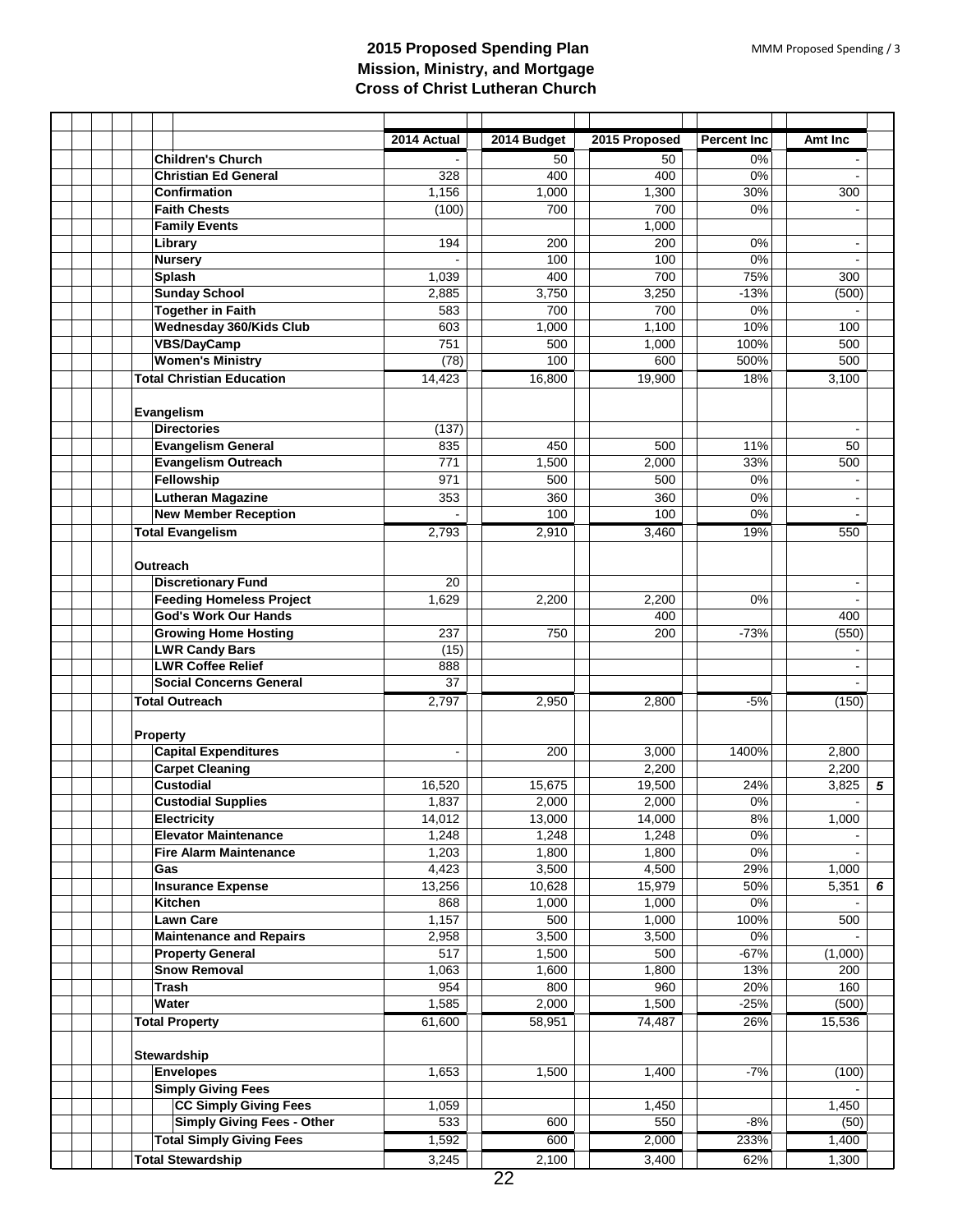|   |                                                                                                  |                                               |                            |                                                | 2014 Actual | 2014 Budget  | 2015 Proposed | <b>Percent Inc.</b> | Amt Inc        |  |
|---|--------------------------------------------------------------------------------------------------|-----------------------------------------------|----------------------------|------------------------------------------------|-------------|--------------|---------------|---------------------|----------------|--|
|   |                                                                                                  |                                               |                            |                                                |             |              |               |                     |                |  |
|   |                                                                                                  | Worship                                       |                            |                                                |             |              |               |                     |                |  |
|   |                                                                                                  |                                               |                            | <b>Altar and Communion Supplies</b>            | 1,603       | 600          | 1,000         | 67%                 | 400            |  |
|   |                                                                                                  |                                               |                            | <b>Children's Choir Music</b>                  | 170         | 140          | 140           | 0%                  |                |  |
|   |                                                                                                  |                                               |                            | <b>Chime Choir Music</b>                       |             | 150          | 150           | 0%                  |                |  |
|   |                                                                                                  |                                               |                            | <b>Flowers</b>                                 | 613         | 200          | 200           | 0%                  | $\blacksquare$ |  |
|   |                                                                                                  |                                               |                            | General                                        | 124         |              |               |                     | $\blacksquare$ |  |
|   |                                                                                                  |                                               |                            | <b>Instrument Maintenance</b>                  | 400         | 700          | 700           | 0%                  |                |  |
|   |                                                                                                  |                                               |                            | <b>Music for Worship</b>                       |             | 100          | 100           | 0%                  |                |  |
|   |                                                                                                  |                                               |                            | <b>Music Licenses</b><br><b>Proclaim Music</b> | 1,024       | 660          | 850           | 29%                 | 190            |  |
|   |                                                                                                  |                                               |                            | Soli Dei Music                                 | 788         | 100<br>500   | 100<br>750    | 0%<br>50%           | 250            |  |
|   |                                                                                                  |                                               |                            | Sound/Video Eqpmnt Maintenance                 | 220         | 300          | 300           | 0%                  |                |  |
|   |                                                                                                  |                                               |                            | <b>Special Music</b>                           | 1,275       |              |               | 15%                 | 200            |  |
|   |                                                                                                  |                                               |                            | <b>Worship Resources</b>                       | 670         | 1,300<br>750 | 1,500<br>750  | 0%                  |                |  |
|   |                                                                                                  |                                               |                            |                                                |             |              |               | 19%                 | 1,040          |  |
|   |                                                                                                  |                                               |                            | <b>Total Worship</b>                           | 6,887       | 5,500        | 6,540         |                     |                |  |
|   |                                                                                                  |                                               |                            | <b>Youth Ministry</b>                          |             |              |               |                     |                |  |
|   |                                                                                                  |                                               |                            | <b>Lutheran College Scholarships</b>           | 1,000       | 1,500        | 1,000         | $-33%$              | (500)          |  |
|   |                                                                                                  |                                               |                            | <b>Middle School Gathering</b>                 | 637         | 650          | 700           | 8%                  | 50             |  |
|   |                                                                                                  |                                               |                            | Nat'l Gathering/Sr High Mission                | 1,000       | 1,000        | 2,000         | 100%                | 1,000          |  |
|   |                                                                                                  |                                               |                            | <b>Senior High Synod Gathering</b>             | 450         | 450          | 450           | 0%                  |                |  |
|   |                                                                                                  |                                               |                            | <b>Yth Activities</b>                          | 1,276       | 1,000        | 1,000         | $0\%$               |                |  |
|   |                                                                                                  |                                               |                            | <b>Total Youth Ministry</b>                    | 4,363       | 4,600        | 5,150         | 12%                 | 550            |  |
|   |                                                                                                  |                                               |                            | <b>Investment Loss</b>                         | 14          |              |               |                     |                |  |
|   |                                                                                                  |                                               |                            |                                                | 697,070     | 690,394      | 769,569       | 11%                 | 79,175         |  |
|   |                                                                                                  | <b>Total Expense</b>                          |                            |                                                |             |              |               |                     |                |  |
|   |                                                                                                  | <b>Net Ordinary Income</b>                    |                            | (20, 984)                                      | (50,074)    | (43,700)     | $-13%$        | 6,374               |                |  |
|   |                                                                                                  | <b>Other Income/Expense</b>                   |                            |                                                |             |              |               |                     |                |  |
|   |                                                                                                  |                                               |                            |                                                |             |              |               |                     |                |  |
|   |                                                                                                  | Other Income                                  |                            |                                                |             |              |               |                     |                |  |
|   |                                                                                                  |                                               |                            |                                                |             |              |               |                     |                |  |
|   |                                                                                                  |                                               |                            | <b>Debt Reduction Contributions</b>            | 34,877      |              | 61,365        |                     | 61,365         |  |
|   |                                                                                                  |                                               |                            |                                                |             |              |               |                     |                |  |
|   |                                                                                                  |                                               |                            | <b>Transfer from CTM</b>                       | 49,932      | 49,932       | 49,932        | 0%                  |                |  |
|   |                                                                                                  | <b>Total Other Income</b>                     |                            | 84,809                                         | 49,932      | 111,297      | 123%          | 61,365              |                |  |
|   |                                                                                                  | <b>Other Expense</b><br><b>Debt Reduction</b> |                            | 34,877                                         |             | 61,365       |               | 61,365              |                |  |
|   |                                                                                                  |                                               |                            |                                                | 34,877      |              | 61,365        |                     | 61,365         |  |
|   |                                                                                                  |                                               | <b>Total Other Expense</b> |                                                |             |              |               |                     |                |  |
|   |                                                                                                  |                                               | <b>Net Other Income</b>    |                                                | 49,932      | 49,932       | 49,932        | 0%                  |                |  |
|   |                                                                                                  | <b>Net Income</b>                             |                            |                                                | 28,948      | (142)        | 6,232         | -4489%              | 6,374          |  |
|   |                                                                                                  |                                               |                            |                                                |             |              |               |                     |                |  |
|   |                                                                                                  |                                               |                            |                                                |             |              |               |                     |                |  |
|   |                                                                                                  |                                               |                            |                                                |             |              |               |                     |                |  |
| 1 | Change in accounting - previously posted as offsetting exp<br>2 Based on history of actual hours |                                               |                            |                                                |             |              |               |                     |                |  |
|   |                                                                                                  |                                               |                            |                                                |             |              |               |                     |                |  |
|   |                                                                                                  |                                               |                            | 3 Increased number of hours                    |             |              |               |                     |                |  |
|   | 4 Gross phone exp (including preschool)                                                          |                                               |                            |                                                |             |              |               |                     |                |  |
|   | 5 Gross custodial exp (including preschool)                                                      |                                               |                            |                                                |             |              |               |                     |                |  |
|   | 6 Gross insurance exp (including preschool)                                                      |                                               |                            |                                                |             |              |               |                     |                |  |
|   |                                                                                                  |                                               |                            |                                                |             |              |               |                     |                |  |
|   |                                                                                                  |                                               |                            |                                                |             |              |               |                     |                |  |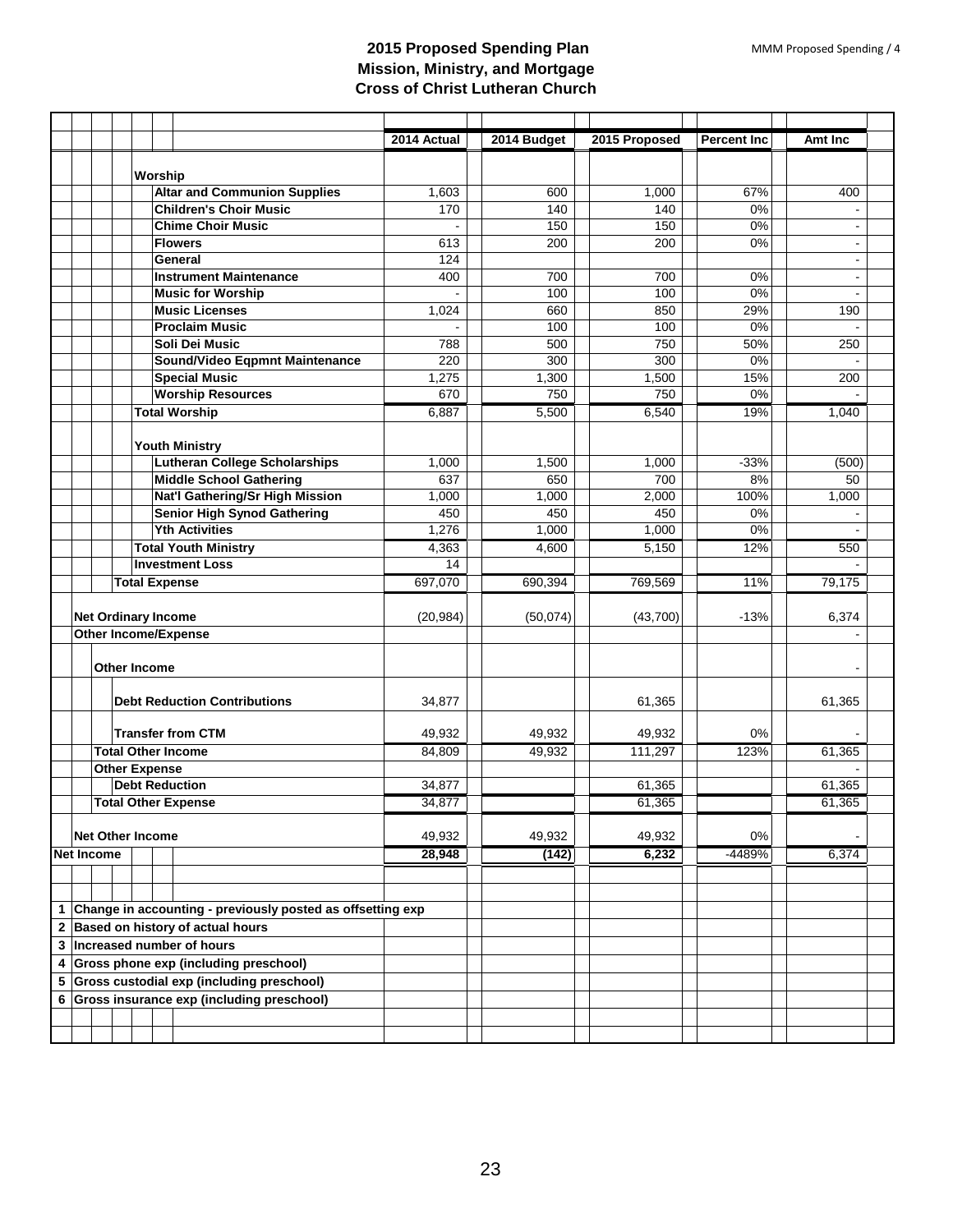# **Council Nominee Biographies**



**Name: Bill Strong Candidate for:** Vice-President

#### **1. Biographical Information**

Hi, my name is Bill Strong and I have been married for over 21 years to Beulah Strong. We have three great kids together named Laura, Matthew and Andy. We have been members at Cross of Christ since our twins, Matt and Laura, were just little babies … about 15 years now. Andy, our youngest, was baptized at Cross of Christ. I work at Oracle Inc. and have been there for about 16 years. Beulah, who took a break from work to stay home with the kids, has been at McKesson Corp. for three years. We both work in the software industry. Matt and Laura are sophomores at Legacy High School and are part of the Legacy Marching band. Andy is a 6<sup>th</sup> grader at West Lake Middle School.

#### **2. Why do you want to serve on Council as an officer or at-large member?**

For me, there is no greater calling than working in the service of others. In my time at Cross of Christ I have enjoyed various volunteer opportunities, but none greater than the time I have spent volunteering with the Growing Home Program. Working in service to those who struggle to even put a roof over their head has made me incredibly grateful for the blessings I have received in my life, and compel me to find other ways to serve. I consider this opportunity to serve as an officer of Council both an honor and a privilege, one which I hope I can serve faithfully and to the best of my ability.

#### **3. What is your vision for Cross of Christ? Ideas for the future; ministries we need to emphasize, what you believe God is calling the congregation to be, etc.?**

Remember those signs we have at the exits to the church? "Now entering the mission field"? I love those signs because they truly resonate with my feelings on our Purpose as a faith community; to go out and, by our actions, demonstrate what it means to be a believer in Christ. Besides being a place where people of faith can come together and celebrate a common belief, I see the Church as a place where people can come and find ways to act out their heartfelt desires to Do Good. I think we have an opportunity to help people lead a purpose-driven life, by finding and presenting new ways to volunteer. I have found personal fulfillment with the Growing Home Program, and there are many other programs already at church which can fulfill members' desires to do something purposeful with their faith … but I think there is room for more. For every personal expression of faith that our members have, I would like to see Cross of Christ offer them a way to express it in a meaningful, impactful way.

We have been truly blessed by committed and visionary staff and volunteer community, whose efforts have put us where we are today. I look forward to contributing, even in a small way, to that vision.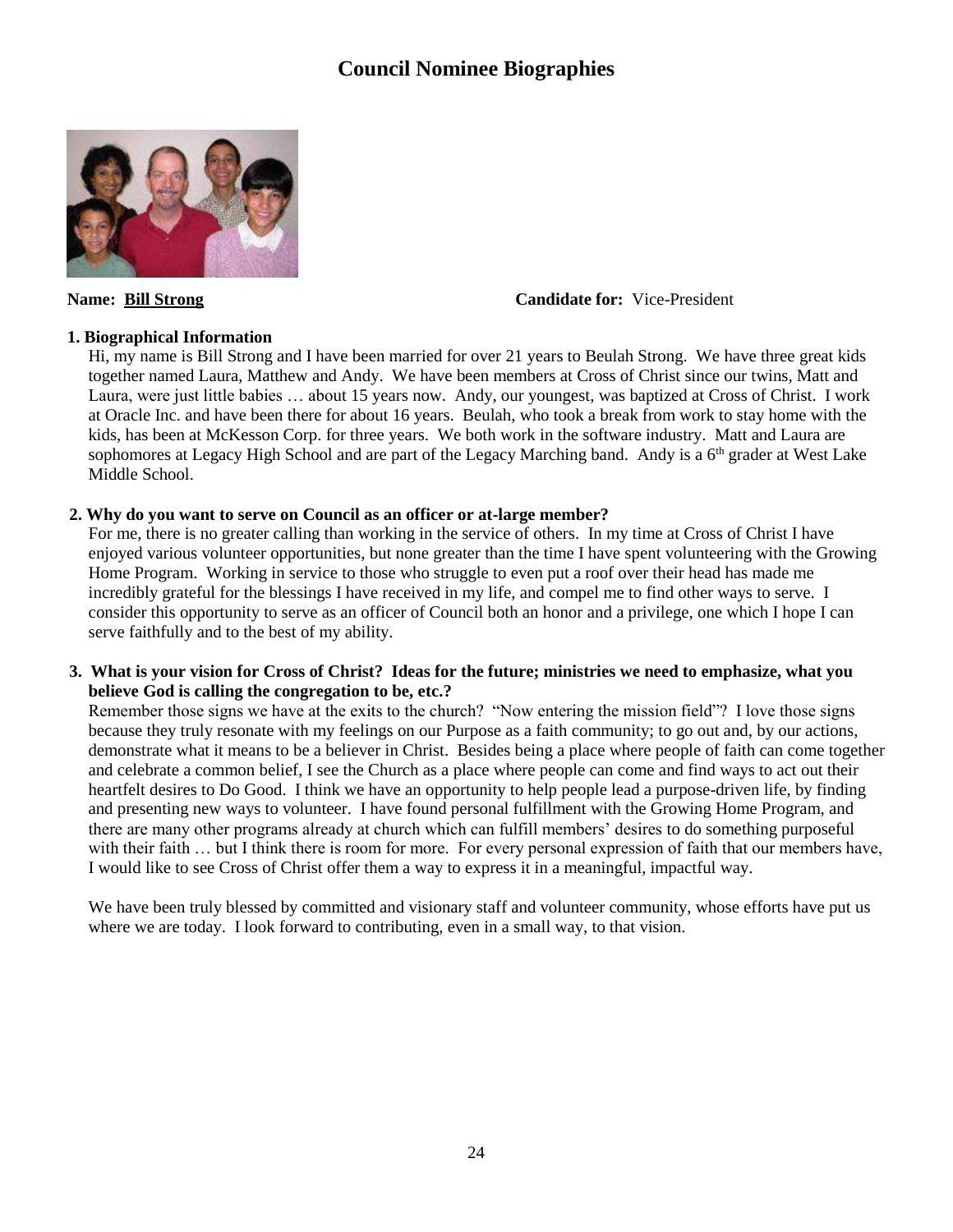

#### **Name: Scott Elvington Candidate for:** Treasurer

#### **1. Biographical Information**

I was born and raised in New Mexico and moved to Colorado in 1987 to attend the University of Colorado, where I earned a Bachelor of Arts in Economics. I began attending Cross of Christ in 2001 and was married to Sandy Giesick at the church in 2002. We attended Rejoice Lutheran in Erie, CO from its founding in 2004 until 2009, when we rejoined Cross of Christ. I served on Council at Rejoice Lutheran as vice-president and president in 2007-2009 and have just completed a two-year term as Council Treasurer here at Cross of Christ. In addition, I sing in the Soli Dei choir and currently serve on the Board of Directors of the Cross of Christ Music Academy. I have worked for Oracle (formerly Sun Microsystems) in Broomfield since 1999. Sandy and I have two children, Lauren, 10 and Ian, 7.

#### **2. Why do you want to serve on Council as an officer or at-large member?**

I began my current role as Treasurer in a mid-term election, which offset the normal election cycle where two officers are elected each year. This has left the Council with three of four officers ending their term concurrently. In order to get the election cycle back to normal, I have been asked to remain in my position for one more year. Beyond fulfilling that logistical role, I feel that my time as Treasurer has really helped me to understand how our congregation is working to fulfill God's mission in this place. I hope that my eye for detail and my communication style have combined to help Council and the congregation as a whole feel confident in our financial reporting. Further, I hope to continue to work together with Council to plan for the long-term financial health of our church.

#### **3. What is your vision for Cross of Christ? Ideas for the future; ministries we need to emphasize, what you believe God is calling the congregation to be, etc.?**

I believe that God has blessed us with many talented members and I feel that we need to continue to engage those members in service. Council and staff have recently increased focus on the "missional identity" of our congregation – how Cross of Christ is going forth to serve our neighbors and our communities as Christ commanded us to do. With the recent expansion of our building we have seen an increase in community use of our space, and I hope that we can continue in that growth while evangelizing Christ's love to all, inviting them to become part of our family here at Cross of Christ.



#### **Name: Patti Ansley Candidate for:** Secretary

#### **1. Biographical Information**

My name is Patti Ansley and I have been a member of Cross of Christ for three and a half years. I am married to Jon and we have two sons. Our oldest, Jerrod, lives in Topeka, Kansas with his wife, a seven year old son, and a two year old daughter. Our youngest, Nathan, also lives in Topeka, Kansas with his fiancée and a very busy dog. After spending thirty two years as an educator I retired four years ago. I thoroughly enjoy being retired.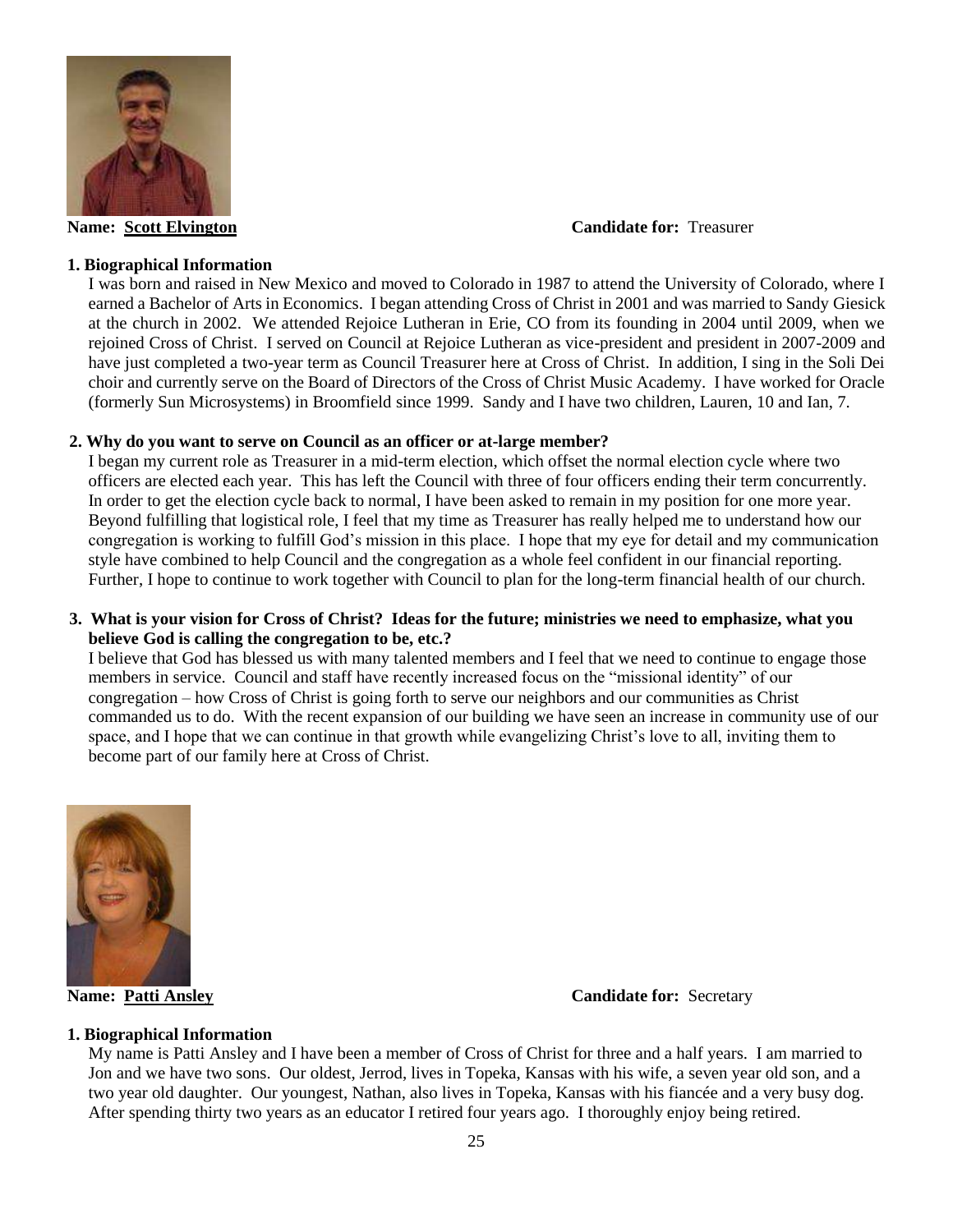#### **2. Why do you want to serve on Council as an officer or at-large member?**

I am interested in serving as a member of the Council as serving my church and church family is very important to me and I believe this is a role that I could serve the church in successfully.

 **3. What is your vision for Cross of Christ? Ideas for the future; ministries we need to emphasize, what you believe God is calling the congregation to be, etc.?** 

As a member of the Evangelism Committee I believe that there are two very important ministries the church needs to emphasize:

-Evangelizing within our church membership i.e. getting and keeping members involved in activities that connect them with the church and allow fellowship with a variety of church members.

-Evangelizing within our community so that interested members and /or community members are aware of our church and the many services and opportunities it provides.



#### **Name: Debbie Finamore Candidate for:** Council at Large

#### **1. Biographical Information**

My name is Debbie Finamore. I have been married to my husband John for 23 years. We have 3 daughters, Talia a junior in college, Lauren, a senior in high school, and Caitlyn a freshman in high school. All 3 were confirmed through Cross of Christ. I work at Presbyterian/St. Luke's Hospital as a Respiratory Therapist in the Pulmonary Lab. I love working with people. My family moved to Broomfield in 2002. My parents, who are founding members of Cross of Christ, invited us to come and see how wonderful Cross of Christ was and still is and the fact that Caitlyn could join the preschool made our decision easy.

#### **2. Why do you want to serve on Council as an officer or at-large member?**

John and I have tried to stay active at Cross of Christ but in looking back most of our activities have centered around our kids. Now that 9 years of confirmation classes are over and my kids are becoming independent I have time to do something that I will enjoy and learn from.

**3. What is your vision for Cross of Christ? Ideas for the future; ministries we need to emphasize, what you believe God is calling the congregation to be, etc.?** 

My vision for Cross of Christ is for the church to keep growing. Find ways to encourage members who may not be as active in the church to be more active. Encourage youth to stay involved and not check out once they get confirmed. It would truly be an honor to represent the members of Cross of Christ.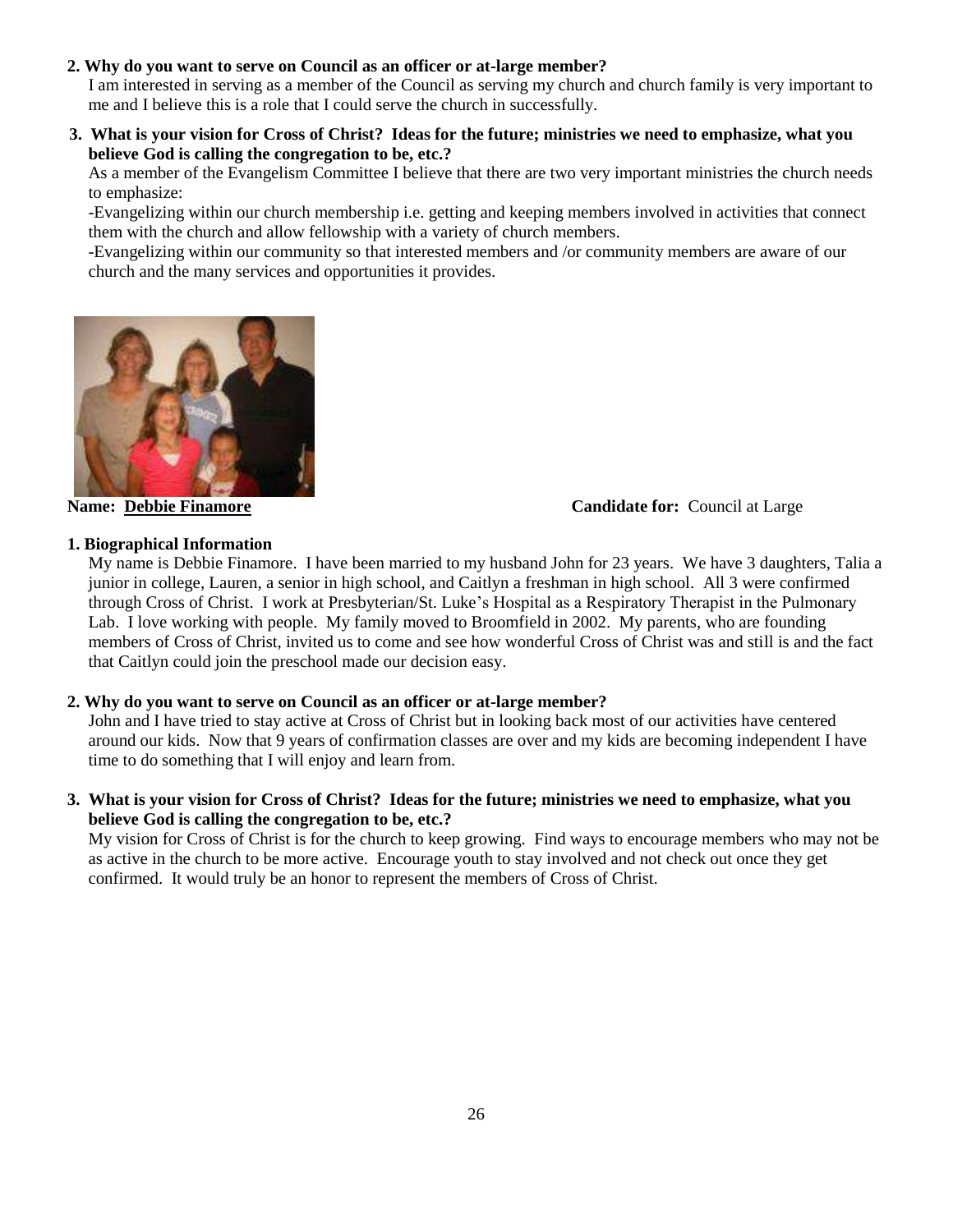

**Name: Tim Jacobson Candidate for: Council at Large** 

#### **1. Biographical Information**

I'm Tim Jacobson, a father and husband. I teach Sunday school and minister to the inmates at the Broomfield Detention Center. I like to rebuild cars and tinker. I also work as a software developer. My wife is Kaarin and my children are Sarah (4) and Anna (1 $\frac{1}{2}$ ). I have been a member of Cross of Christ for over 10 years.

#### **2. Why do you want to serve on Council as an officer or at-large member?**

I love this church and believe in the work God is doing here.

**3. What is your vision for Cross of Christ? Ideas for the future; ministries we need to emphasize, what you believe God is calling the congregation to be, etc.?** 

I would like this church to be a safe place where people are drawn to a deeper relationship with God and more meaningful relationships with people around us.



**Name: Capri Neely Candidate for: Council at Large** 

#### **1. Biographical Information**

My name is Capri Neely and I am married to Tracy Neely and have two children Mackenzie (20) and Morgan (17). I have been a member of Cross of Christ Lutheran for 2 ½ years. I work as a Pre-op Case Coordinator for Midtown Surgical Center in Denver.

#### **2. Why do you want to serve on Council as an officer or at-large member?**

I was invited to run for Church Council as an at-large member and embraced the invitation. I enjoy serving in my church where I can and have served on church councils in the past. My strengths include experience, and a willingness to ask questions.

**3. What is your vision for Cross of Christ? Ideas for the future; ministries we need to emphasize, what you believe God is calling the congregation to be, etc.?**

My vision for Cross of Christ is inclusion. The first time I came to Cross of Christ I found it to be warm, and friendly and my husband and I were welcomed. I love the activities in the church and want to grow the notion that all are welcome and cherished. I'm not sure HOW to make this happen but I do see it as a cornerstone to growth and congregational strength.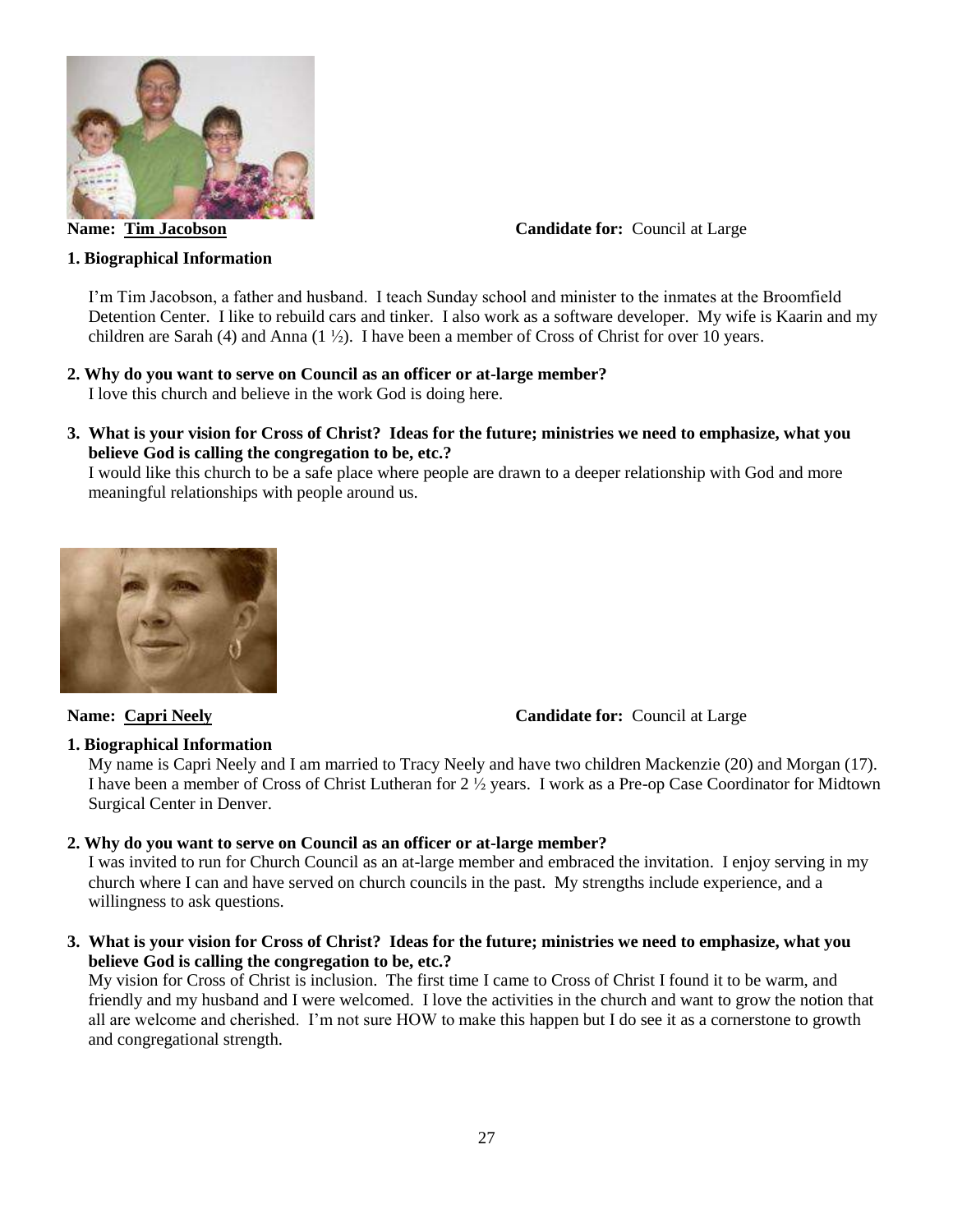

#### **1. Biographical Information**

**Name: Eetung Chen Rauh Candidate for: Council at Large** 

My name is Eetung Chen Rauh. My husband is Chris and we have two children, William, age 8 and Madeleine, age 4.

#### **2. Why do you want to serve on Council as an officer or at-large member?**

With a joyful and open heart, I would be delighted to serve as an At-Large Member to encourage and support our ministries through committed, enthusiastic fellowship and collaboration. I hope to inspire and engage others, and myself, to discover the many ways we are called to be used by God.

#### **3. What is your vision for Cross of Christ? Ideas for the future; ministries we need to emphasize, what you believe God is calling the congregation to be, etc.?**

I am proud to be surrounded by a community of compassionate hearts. I love that our congregation has a "get down and get our hands dirty" attitude-our vibrant and varied music opportunities for all ages, Local and Global Outreach, Kids, Youth, Adult ministries, and endless support for our own Preschool and Kindergarten really show it. We've got a great vibe! Let's continue to cultivate Cross of Christ where all are welcomed to grow deeper in their personal relationship with Jesus Christ, pass along God's Word to our children, and share God's love through worship and service to others!



**Name: Steve Selle Candidate for: Council at Large** 

#### **1. Biographical Information**

My wife Debbie and I have been members at Cross of Christ since 2009. I am a retired school administrator working in both Illinois and Colorado. We have two grown children who both live with their spouses in the Denver area. I substitute teach part-time and supervise student teachers at Regis University. I am an active member of the Lake Arbor Optimist Club and coordinate our bicycle recycle and giveaway program.

#### **2. Why do you want to serve on Council as an officer or at-large member?**

I have serviced as Vice-President of the choir board for the last two years and have assisted in the planning of social events for the choir as well as advised our director of music on a number of matters. I also served as a co-chair for the "kick-off" campaign for "Called to More". I was asked by a current church council member to consider running for the church council and agreed to do so after some thoughtful consideration.

**3. What is your vision for Cross of Christ? Ideas for the future; ministries we need to emphasize, what you believe God is calling the congregation to be, etc.?** 

I believe that the vision of Cross of Christ needs to not be my vision, but the congregation's vision. I believe that Cross of Christ has a great record of supporting the community through a number of ministries that are all important. I believe that some of our most effective ministries have been with the preschool, our programs for our youth, and our music programs, and I am certainly supportive of these.